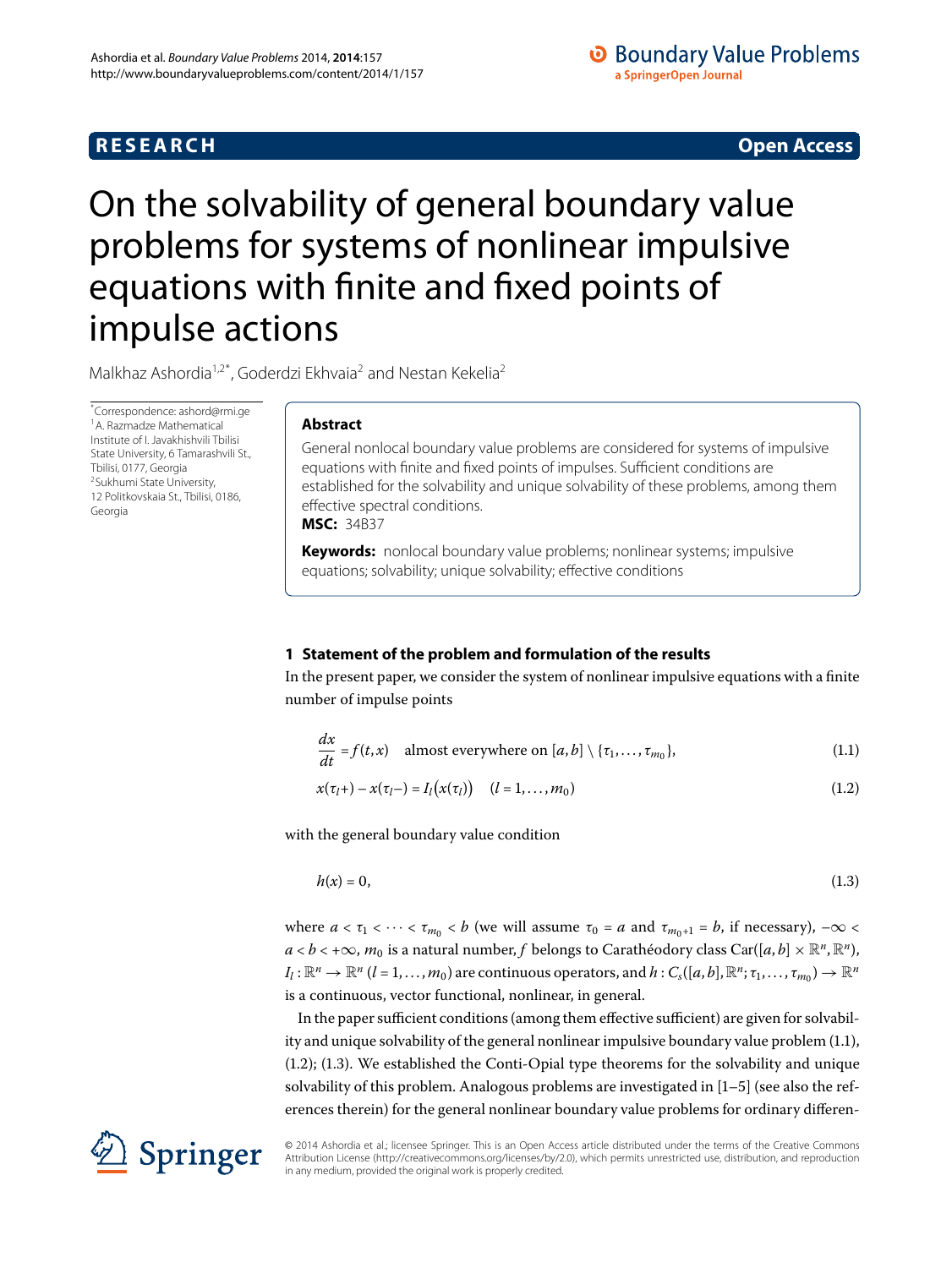tial and functional-differential systems, and in  $[6–10]$  $[6–10]$  (see also the references therein) for generalized ordinary differential systems.

Some results obtained in the paper are more general than known results even for the ordinary differential case.

Quite a number of issues of the theory of systems of differential equations with impulsive effect (both linear and nonlinear) have been studied sufficiently well (for a survey of the results on impulsive systems, see,  $e.g., [10-19]$  $e.g., [10-19]$  and references therein). But the abovementioned works, as is well known, do not contain the results obtained in the present paper.

Throughout the paper the following notation and definitions will be used.  $\mathbb{R} = ]-\infty, +\infty[, \mathbb{R}_+ = [0, +\infty]; [a, b]$   $(a, b \in \mathbb{R})$  is a closed segment;

 $\mathbb{R}^{n \times m}$  is the space of all real  $n \times m$  matrices  $X = (x_{ij})_{i,j=1}^{n,m}$  with the norm

$$
||X|| = \max_{j=1,...,m} \sum_{i=1}^{n} |x_{ij}|;
$$
  
\n
$$
|X| = (|x_{ij}|)_{i,j=1}^{n,m}, \qquad [X]_{+} = \frac{|X| + X}{2};
$$
  
\n
$$
\mathbb{R}_{+}^{n \times m} = \{ (x_{ij})_{i,j=1}^{n,m} : x_{ij} \ge 0 \ (i = 1,...,n; j = 1,...,m) \};
$$
  
\n
$$
\mathbb{R}^{(n \times n) \times m} = \mathbb{R}^{n \times n} \times \dots \times \mathbb{R}^{n \times n} \ (m \ \text{times});
$$

 $\mathbb{R}^n = \mathbb{R}^{n \times 1}$  is the space of all real column *n*-vectors  $x = (x_i)_{i=1}^n$ ;  $\mathbb{R}^n_+ = \mathbb{R}^{n \times 1}_+$ ;

if  $X \in \mathbb{R}^{n \times n}$ , then  $X^{-1}$ , det X and  $r(X)$  are, respectively, the matrix inverse to X, the determinant of *X*, and the spectral radius of *X*;  $I_{n \times n}$  is the identity  $n \times n$  matrix;

 $\bigvee_{a}^{b}(X)$  is the variation of the matrix function  $X : [a, b] \to \mathbb{R}^{n \times m}$ , *i.e.*, the sum of variations of the latter's components;  $V(X)(t) = (v(x_{ij})(t))_{i,j=1}^{n,m}$ , where  $v(x_{ij})(a) = 0$ ,  $v(x_{ij})(t) = \bigvee_{a}^{t} (x_{ij})$  for  $a < t \leq b$ ;

 $X(t-)$  and  $X(t+)$  are the left and the right limits of the matrix function  $X: [a, b] \to \mathbb{R}^{n \times m}$ at the point *t* (we will assume  $X(t) = X(a)$  for  $t \le a$  and  $X(t) = X(b)$  for  $t \ge b$ , if necessary);

$$
||X||_s = \sup\{||X(t)|| : t \in [a, b]\};
$$

 $BV([a, b], \mathbb{R}^{n \times m})$  is the set of all matrix functions of bounded variation  $X : [a, b] \to \mathbb{R}^{n \times m}$ (*i.e.*, such that  $\bigvee_{a}^{b}(X) < +\infty$ );

*C*( $[a, b]$ , *D*), where  $D \subset \mathbb{R}^{n \times m}$ , is the set of all continuous matrix functions  $X : [a, b] \to D$ ;  $C([a, b], D; \tau_1, \ldots, \tau_{m_0})$  is the set of all matrix functions  $X : [a, b] \to D$ , having the one sided limits  $X(\tau_l)$  ( $l = 1, ..., m_0$ ) and  $X(\tau_l)$  ( $l = 1, ..., m_0$ ), whose restrictions to an arbitrary closed interval  $[c, d]$  from  $[a, b] \setminus \{\tau_1, \ldots, \tau_{m_0}\}\)$  belong to  $C([c, d], D)$ ;

 $C_s([a, b], \mathbb{R}^{n \times m}; \tau_1, \ldots, \tau_{m_0})$  is the Banach space of all matrix functions  $X \in C([a, b],$  $\mathbb{R}^{n \times m}$ ;  $\tau_1, \ldots, \tau_{m_0}$ ) with the norm  $\|X\|_s$ ;

 $\widetilde{C}([a,b],D)$ , where  $D \subset \mathbb{R}^{n \times m}$ , is the set of all absolutely continuous matrix functions  $X$ :  $[a,b] \rightarrow D$ ;

 $\widetilde{C}([a,b],D;\tau_1,\ldots,\tau_{m_0})$  is the set of all matrix functions  $X:[a,b]\to D$ , having the one sided limits  $X(\tau_l)$  ( $l = 1, ..., m_0$ ) and  $X(\tau_l)$  ( $l = 1, ..., m_0$ ), whose restrictions to an arbitrary closed interval  $[c, d]$  from  $[a, b] \setminus {\{\tau_k\}}_{k=1}^{m_0}$  belong to  $\widetilde{C}([c, d], D)$ .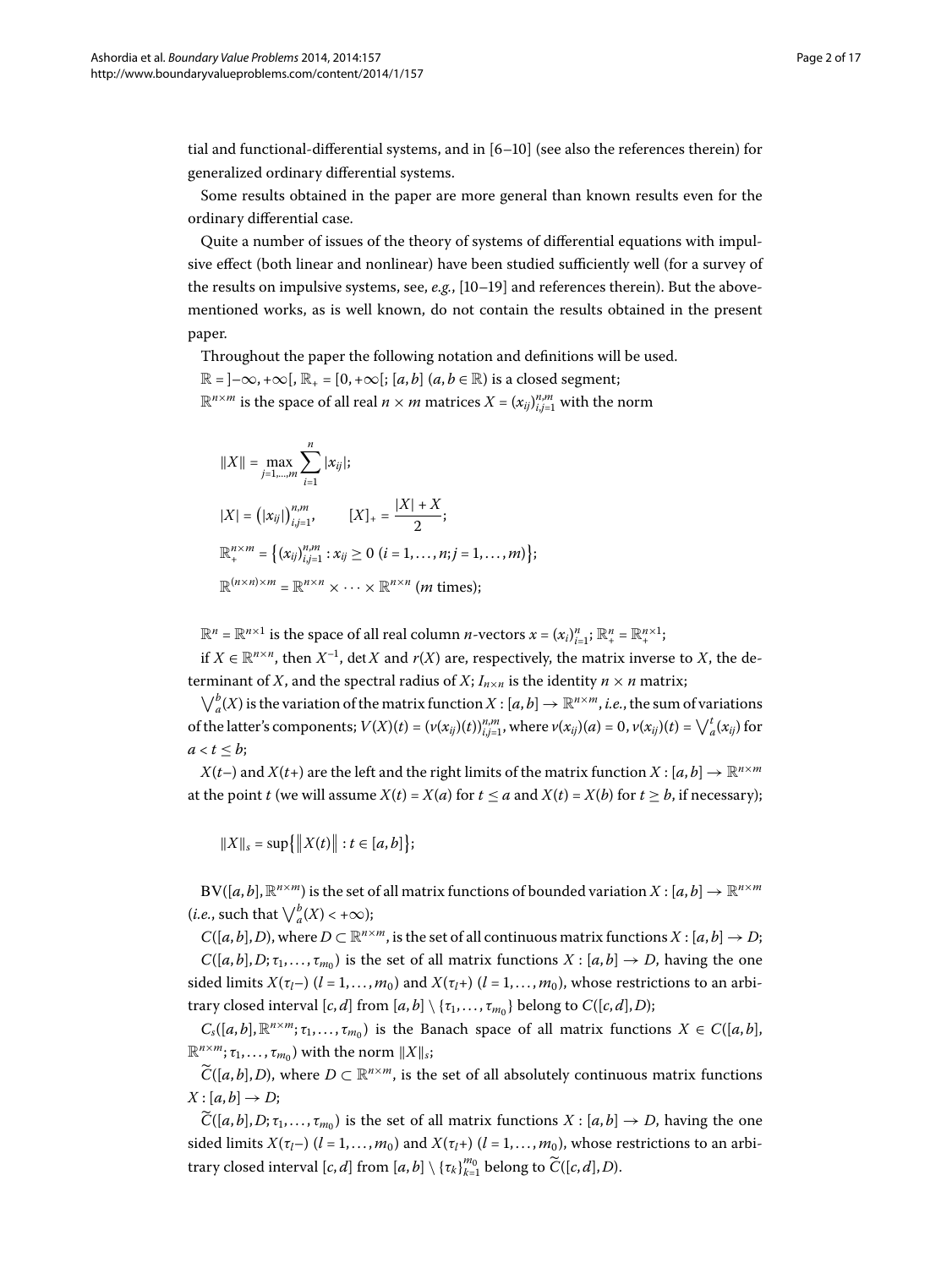If  $B_1$  and  $B_2$  are normed spaces, then an operator  $g : B_1 \rightarrow B_2$  (nonlinear, in general) is positive homogeneous if  $g(\lambda x) = \lambda g(x)$  for every  $\lambda \in \mathbb{R}_+$  and  $x \in B_1$ .

The inequalities between the matrices are understood componentwise.

An operator  $\varphi$  :  $C([a, b], \mathbb{R}^{n \times m}; \tau_1, \ldots, \tau_{m_0}) \to \mathbb{R}^n$  is called nondecreasing if for every  $x, y \in C([a, b], \mathbb{R}^{n \times m}; \tau_1, \ldots, \tau_{m_0})$  such that  $x(t) \leq y(t)$  for  $t \in [a, b]$  the inequality  $\varphi(x) \leq \varphi(y)$ holds.

A matrix function is said to be continuous, nondecreasing, integrable, *etc.*, if each of its components is.

 $L([a, b], D)$ , where  $D \subset \mathbb{R}^{n \times m}$ , is the set of all measurable and integrable matrix functions  $X: [a, b] \rightarrow D$ .

If  $D_1 \subset \mathbb{R}^n$  and  $D_2 \subset \mathbb{R}^{n \times m}$ , then Car([a, b] ×  $D_1$ ,  $D_2$ ) is the Carathéodory class, *i.e.*, the set of all mappings  $F = (f_{kj})_{k,j=1}^{n,m} : [a,b] \times D_1 \rightarrow D_2$  such that:

- (a) the function  $f_{kj}(\cdot, x) : [a, b] \to D_2$  is measurable for every  $x \in D_1$ ;
- (b) the function  $f_{ki}(t, \cdot): D_1 \to D_2$  is continuous for almost all  $t \in [a, b]$ , and

 $\sup\{|f_{kj}(\cdot,x)| : x \in D_0\} \in L([a,b],\mathbb{R})$ 

<span id="page-2-4"></span>for every compact  $D_0 \subset D_1$  ( $k = 1, ..., n; j = 1, ..., m$ ).

<span id="page-2-3"></span> $Car^0([a, b] \times D_1, D_2)$  is the set of all mappings  $F = (f_{kj})_{k,j=1}^{n,m}$  :  $[a, b] \times D_1 \to D_2$  such that the functions  $f_{kj}(\cdot, x(\cdot))$  ( $k = 1, ..., n; j = 1, ..., m$ ) are measurable for every vector function  $x:[a,b]\to\mathbb{R}^n$  with bounded variation.

By a solution of the impulsive system (1.1), (1.2) we understand a vector function  $x \in$  $\widetilde{C}([a,b],\mathbb{R}^n;\tau_1,\ldots,\tau_{m_0})$ , continuous from the left, satisfying both the system (1[.](#page-0-3)1) a.e. on  $[a, b] \setminus \{\tau_1, \ldots, \tau_{m_0}\}\$  and the relation (1.2) for every  $k \in \{1, \ldots, m_0\}$ .

**Definition 1.1** Let  $\ell: C_s([a, b], \mathbb{R}^n; \tau_1, \ldots, \tau_m) \to \mathbb{R}^n$  be a linear continuous operator, and let  $\ell_0: C_s([a,b], \mathbb{R}^n; \tau_1, \ldots, \tau_{m_0}) \to \mathbb{R}^n_+$  be a positive homogeneous operator. We say that a pair  $(P, {J_l}|_{l=1}^{m_0})$ , consisting of a matrix function  $P \in \text{Car}([a, b] \times \mathbb{R}^n, \mathbb{R}^{n \times n})$  and a finite sequence of continuous operators  $J_l = (J_{li})_{i=1}^n : \mathbb{R}^n \to \mathbb{R}^n$   $(l = 1, ..., m_0)$ , satisfy the Opial condition with respect to the pair  $(\ell, \ell_0)$  if:

(a) there exist a matrix function  $\Phi \in L([a, b], \mathbb{R}^{n \times n}_{+})$  and constant matrices  $\Psi_l \in \mathbb{R}^{n \times n}$  $(l = 1, \ldots, m_0)$  such that

<span id="page-2-1"></span><span id="page-2-0"></span>
$$
|P(t,x)| \leq \Phi(t) \quad \text{a.e. on } [a,b], x \in \mathbb{R}^n \tag{1.4}
$$

and

$$
|J_l(x)| \leq \Psi_l \quad \text{for } x \in \mathbb{R}^n \ (l=1,\ldots,m_0); \tag{1.5}
$$

(b)

<span id="page-2-2"></span>
$$
\det(I_{n\times n}+G_l)\neq 0 \quad (l=1,\ldots,m_0)
$$
\n(1.6)

and the problem

$$
\frac{dx}{dt} = A(t)x \quad \text{a.e. on } [a, b] \setminus \{\tau_1, \ldots, \tau_{m_0}\},\tag{1.7}
$$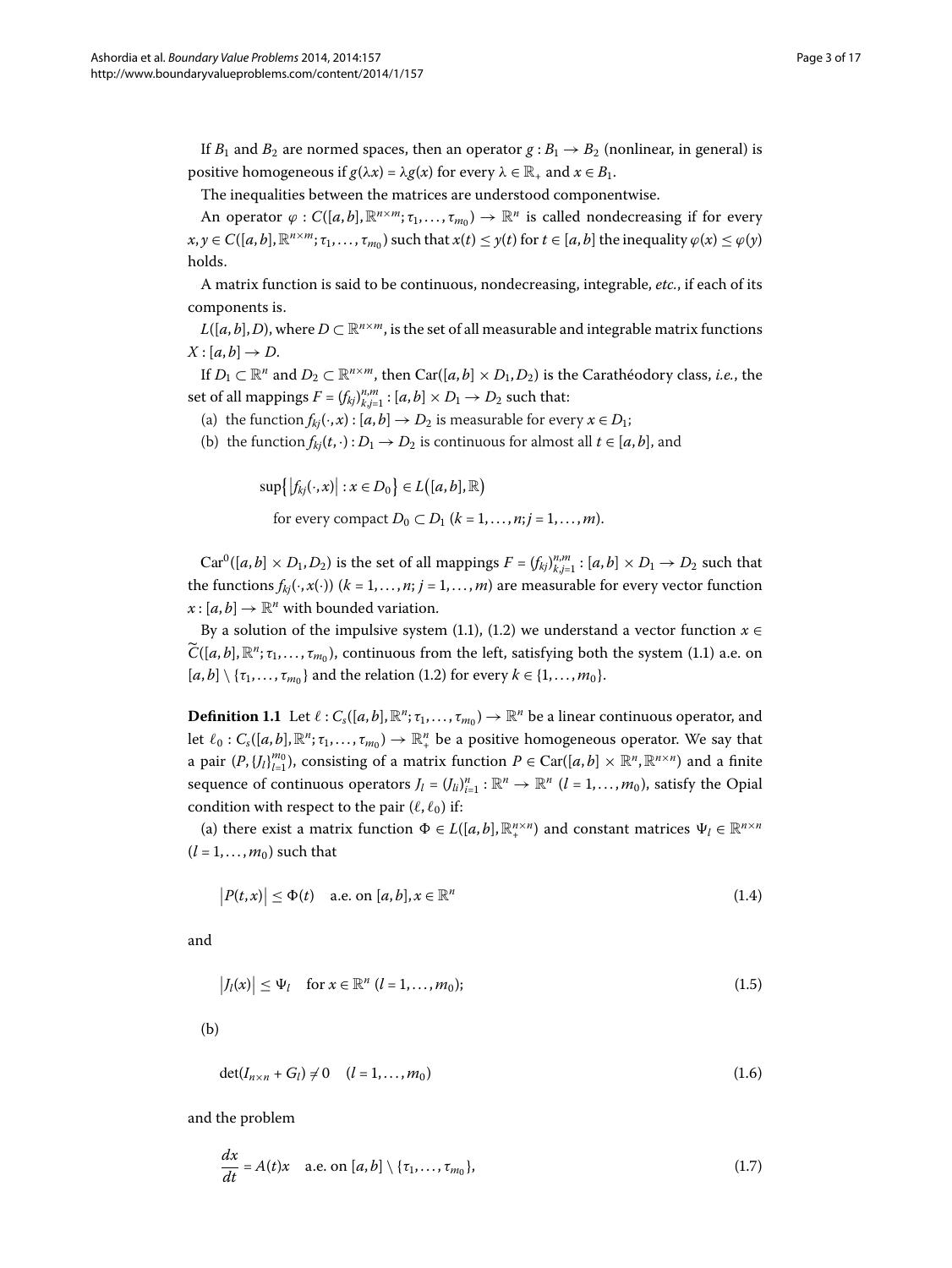<span id="page-3-4"></span><span id="page-3-3"></span>
$$
x(\tau_l +) - x(\tau_l -) = G_l x(\tau_l) \quad (l = 1, ..., m_0); \tag{1.8}
$$

<span id="page-3-7"></span>
$$
|\ell(x)| \le \ell_0(x) \tag{1.9}
$$

has only the trivial solution for every matrix function  $A \in L([a, b], \mathbb{R}^{n \times n})$  and constant matrices  $G_l$  (*l* = 1,...,  $m_0$ ) for which there exists a sequence  $y_k \in \widetilde{C}([a, b], \mathbb{R}^n; \tau_1, \ldots, \tau_{m_0})$  $(k = 1, 2, ...)$  such that

<span id="page-3-8"></span>
$$
\lim_{k \to +\infty} \int_{a}^{t} P(\tau, y_k(\tau)) d\tau = \int_{a}^{t} A(\tau) d\tau \quad \text{uniformly on } [a, b] \tag{1.10}
$$

and

$$
\lim_{k\to+\infty}J_l\big(\mathbf{y}_k(\tau_l)\big)=G_l\quad (l=1,\ldots,m_0). \tag{1.11}
$$

<span id="page-3-6"></span>**Remark 1.1** Note that, due to the condition (1.5), the condition (1.6) holds if

<span id="page-3-9"></span><span id="page-3-0"></span>
$$
\|\Psi_l\| < 1 \quad (l = 1, \ldots, m_0).
$$

Below, we will assume that  $f = (f_i)_{i=1}^n \in \text{Car}([a, b] \times \mathbb{R}^n, \mathbb{R}^n)$  and, in addition,  $f(\tau_i, x)$  can be arbitrary for  $x \in \mathbb{R}^n$  and  $l = 1, ..., m_0$ .

**Theorem 1.1** Let the conditions

$$
\left\|f(t,x)-P(t,x)x\right\|\leq\alpha\big(t,\|x\|\big)\quad a.e.\ on\ [a,b]\setminus\{\tau_1,\ldots,\tau_{m_0}\},x\in\mathbb{R}^n,\tag{1.12}
$$

<span id="page-3-1"></span>
$$
||I_{l}(x) - I_{l}(x)x|| \leq \beta_{l} (||x||) \quad \text{for } x \in \mathbb{R}^{n} \ (l = 1, ..., m_{0}) \tag{1.13}
$$

*and*

<span id="page-3-2"></span>
$$
|h(x) - \ell(x)| \leq \ell_0(x) + \ell_1(|x||_s) \quad \text{for } x \in C_s([a, b], \mathbb{R}^n; \tau_1, \dots, \tau_{m_0})
$$
\n(1.14)

hold, where  $\ell: C_s([a,b], \mathbb{R}^n; \tau_1, \ldots, \tau_{m_0}) \to \mathbb{R}^n$  and  $\ell_0: C_s([a,b], \mathbb{R}^n; \tau_1, \ldots, \tau_{m_0}) \to \mathbb{R}^n_+$  are, *respectively*, *linear continuous and positive homogeneous continuous operators*, *the pair*  $(P, {J_l}|_{l=1}^m)$  *satisfies the Opial condition with respect to the pair*  $(\ell, \ell_0)$ ;  $\alpha \in \text{Car}([a, b] \times \mathbb{R})$  $\mathbb{R}_+$ ,  $\mathbb{R}_+$ ) *is a function nondecreasing in the second variable, and*  $\beta_l \in C(\mathbb{R}_+,\mathbb{R}_+)$  (*l* =  $(1,\ldots,m_0)$  and  $\ell_1 \in C(\mathbb{R}_+, \mathbb{R}^n_+)$  are nondecreasing, respectively, functions and vector func*tions such that*

<span id="page-3-10"></span><span id="page-3-5"></span>
$$
\lim_{\rho \to +\infty} \frac{1}{\rho} \left( \|\ell_1(\rho)\| + \int_a^b \alpha(t,\rho) dt + \sum_{l=1}^{m_0} \beta_l(\rho) \right) = 0. \tag{1.15}
$$

*Then the problem*  $(1.1)$  $(1.1)$  $(1.1)$ ,  $(1.2)$ ;  $(1.3)$  *is solvable.* 

**Theorem 1[.](#page-3-0)2** Let the conditions  $(1.12)$ - $(1.14)$ ,

$$
P_1(t) \le P(t,x) \le P_2(t) \quad a.e. \text{ on } [a,b] \setminus \{\tau_1,\ldots,\tau_{m_0}\}, x \in \mathbb{R}^n \tag{1.16}
$$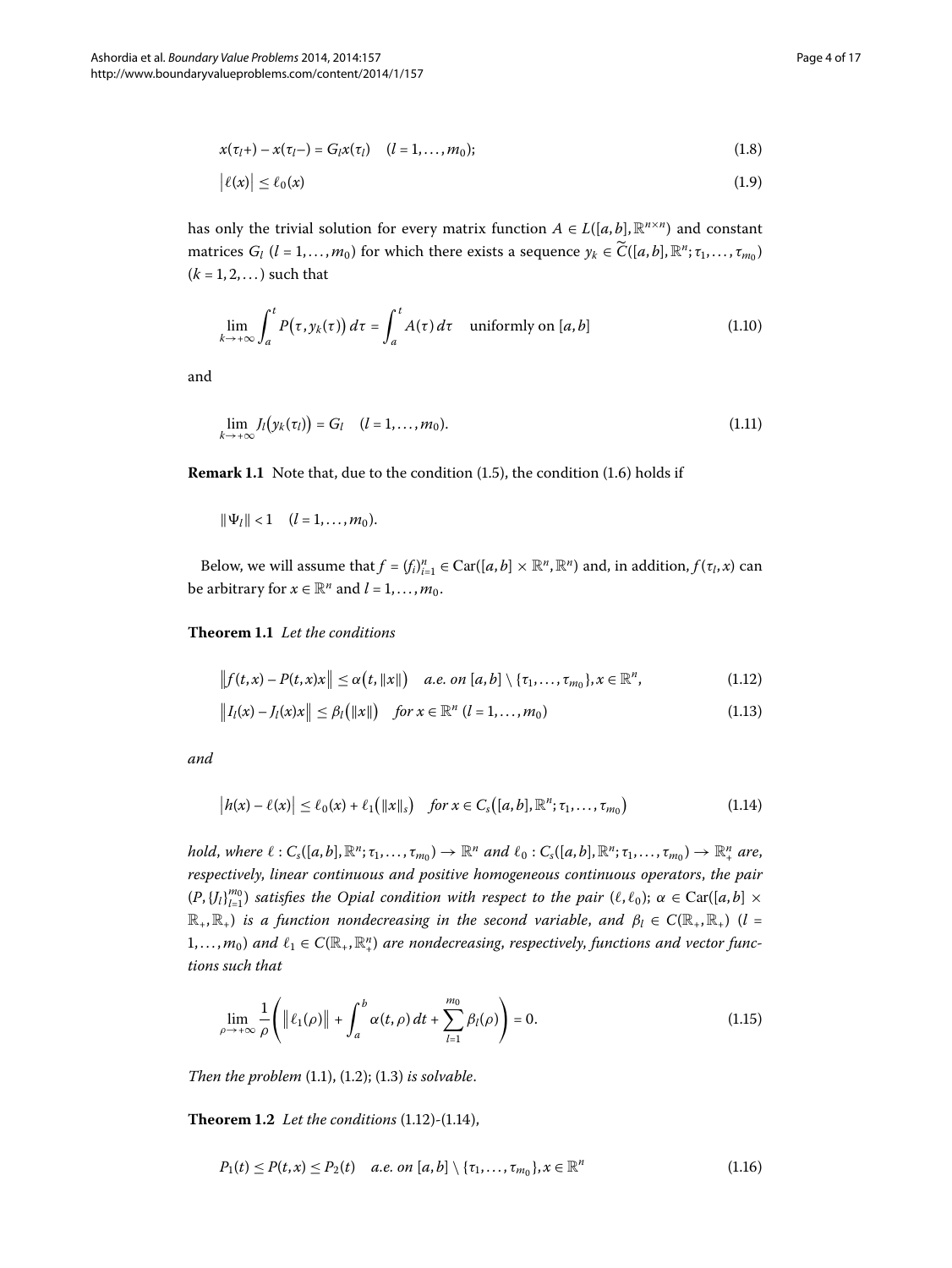*and*

<span id="page-4-3"></span><span id="page-4-1"></span>
$$
J_{1l} \le J_l(x) \le J_{2l} \quad \text{for } x \in \mathbb{R}^n \ (l = 1, ..., m_0)
$$
 (1.17)

*hold*, *where*  $P \in \text{Car}^0([a, b] \times \mathbb{R}^n, \mathbb{R}^{n \times n})$ ,  $P_i \in L([a, b], \mathbb{R}^{n \times n})$  (*i* = 1, 2),  $J_{il} \in \mathbb{R}^{n \times n}$  (*i* =  $1, 2; l = 1, \ldots, m_0$ ,  $\ell: C_s([a, b], \mathbb{R}^n; \tau_1, \ldots, \tau_{m_0}) \to \mathbb{R}^n$  and  $\ell_0: C_s([a, b], \mathbb{R}^n; \tau_1, \ldots, \tau_{m_0}) \to$  $\mathbb{R}^n_+$  are, respectively, linear continuous and positive homogeneous continuous operators;  $\alpha \in \text{Car}([a,b] \times \mathbb{R}_+, \mathbb{R}_+)$  *is a function nondecreasing in the second variable, and*  $\beta_l \in$  $C([a,b],\mathbb{R}_+)$  (*l* = 1,..., $m_0$ ) and  $\ell_1 \in C(\mathbb{R}_+, \mathbb{R}^n_+)$  are nondecreasing, respectively, functions *and vector function such that the condition* (1[.](#page-3-2)15) *holds*. *Let*, *moreover*, *the condition* (1.6) hold and the problem  $(1.7)$  $(1.7)$  $(1.7)$ ,  $(1.8)$ ;  $(1.9)$  have only the trivial solution for every matrix func*tion*  $A \in L([a, b], \mathbb{R}^{n \times n})$  *and constant matrices*  $G_l \in \mathbb{R}^{n \times n}$   $(l = 1, ..., m_0)$  *such that* 

<span id="page-4-2"></span>
$$
P_1(t) \le A(t) \le P_2(t) \quad a.e. \text{ on } [a, b] \setminus \{\tau_1, \ldots, \tau_{m_0}\}, x \in \mathbb{R}^n
$$
\n(1.18)

*and*

<span id="page-4-5"></span>
$$
J_{1l} \le G_l \le J_{2l} \quad \text{for } x \in \mathbb{R}^n \ (l = 1, \dots, m_0). \tag{1.19}
$$

<span id="page-4-4"></span>*Then the problem*  $(1.1)$  $(1.1)$  $(1.1)$ ,  $(1.2)$ ;  $(1.3)$  *is solvable.* 

**Remark 1[.](#page-3-5)2** Theorem 1.2 is interesting only in the case when  $P \notin \text{Car}([a, b] \times \mathbb{R}^n, \mathbb{R}^{n \times n})$ , because the theorem immediately follows from Theorem 1[.](#page-3-6)1 in the case when  $P \in$  $Car([a, b] \times \mathbb{R}^n, \mathbb{R}^{n \times n}).$ 

**Theorem 1[.](#page-3-1)3** Let the conditions (1.14),

<span id="page-4-6"></span>
$$
\left|f(t,x)-P_0(t)x\right|\leq Q(t)|x|+q\big(t,||x||\big)\quad a.e.\ on\ [a,b]\setminus\{\tau_1,\ldots,\tau_{m_0}\}, x\in\mathbb{R}^n\tag{1.20}
$$

*and*

$$
\left| I_{l}(x) - J_{0l}x \right| \leq H_{l}|x| + h_{l}(\|x\|) \quad \text{for } x \in \mathbb{R}^{n} \ (l = 1, ..., m_{0}) \tag{1.21}
$$

hold, where  $P_0 \in L([a, b], \mathbb{R}^{n \times n})$ ,  $Q \in L([a, b], \mathbb{R}^{n \times n})$ ,  $J_{0l}$  and  $H_l \in \mathbb{R}^{n \times n}$   $(l = 1, ..., m_0)$  are *constant matrices,*  $\ell: C_s([a,b],\mathbb{R}^n;\tau_1,\ldots,\tau_{m_0}) \to \mathbb{R}^n$  and  $\ell_0: C_s([a,b],\mathbb{R}^n;\tau_1,\ldots,\tau_{m_0}) \to$  $\mathbb{R}^n_+$  are, respectively, linear continuous and positive homogeneous continuous operators;  $q\in \operatorname{Car}([a,b]\times \mathbb{R}_+,\mathbb{R}_+^n)$  is a vector function nondecreasing in the second variable, and  $h_l\in$  $C(\mathbb{R}_+,\mathbb{R}^n_+)$  (*l* = 1, ..., *m*<sub>0</sub>) *and*  $\ell_1 \in C(\mathbb{R}_+,\mathbb{R}^n_+)$  *are nondecreasing vector functions such that* 

<span id="page-4-0"></span>
$$
\lim_{\rho \to +\infty} \frac{1}{\rho} \Bigg( \|\ell_1(\rho)\| + \int_a^b \|q(t,\rho)\| \, dt + \sum_{l=1}^{m_0} \|h_l(\rho)\| \Bigg) = 0.
$$

*Let*, *moreover*, *the conditions*

$$
\det(I_{n \times n} + J_{0l}) \neq 0 \quad (l = 1, ..., m_0)
$$
\n(1.22)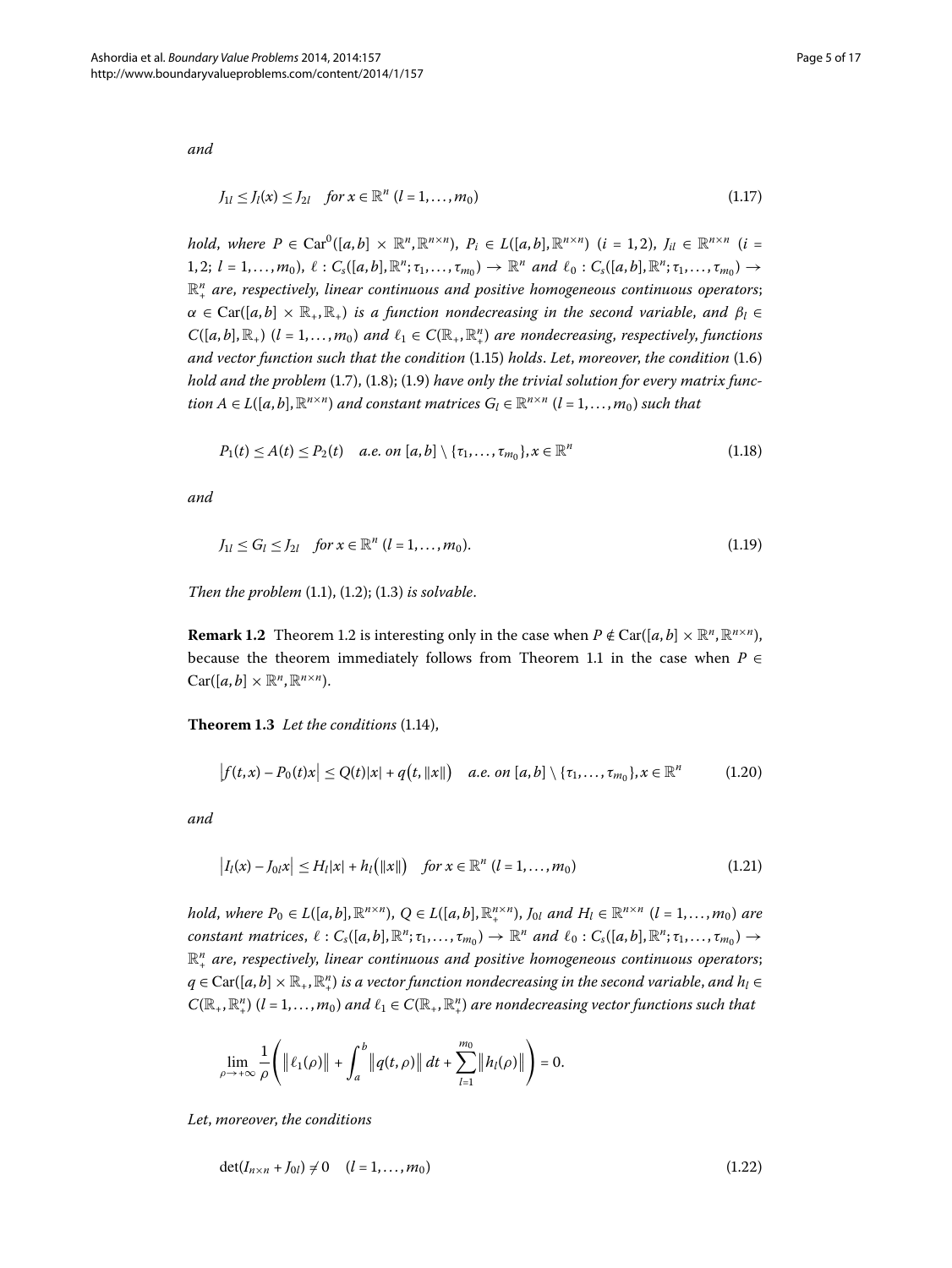*and*

<span id="page-5-4"></span><span id="page-5-3"></span><span id="page-5-2"></span>
$$
||H_l|| \cdot ||(I_{n \times n} + I_{0l})^{-1}|| < 1 \quad (l = 1, ..., m_0)
$$
\n(1.23)

*hold and the system of impulsive inequalities*

<span id="page-5-5"></span>
$$
\left|\frac{dx}{dt}-P_0(t)x\right|\leq Q(t)|x| \quad a.e. \text{ on } [a,b] \setminus \{\tau_1,\ldots,\tau_{m_0}\},\tag{1.24}
$$

<span id="page-5-0"></span>
$$
\left| x(\tau_{l}+)-x(\tau_{l}-)-J_{0}x(\tau_{l})\right| \leq H_{l}\left| x(\tau_{l})\right| \quad (l=1,\ldots,m_{0})
$$
\n(1.25)

*have only the trivial solution under the condition*  $(1.9)$  $(1.9)$  $(1.9)$ *. Then the problem*  $(1.1)$ *,*  $(1.2)$ *;*  $(1.3)$ *is solvable*.

**Corollary .** *Let the conditions*

$$
\left\|f(t,x)-P(t)x\right\| \leq \alpha\big(t,\|x\|\big) \quad a.e. \text{ on } [a,b] \setminus \{\tau_1,\ldots,\tau_{m_0}\}, x \in \mathbb{R}^n, \tag{1.26}
$$

$$
||I_{l}(x) - I_{l}x|| \leq \beta_{l} (||x||) \quad \text{for } x \in \mathbb{R}^{n} \ (l = 1, ..., m_{0}) \tag{1.27}
$$

*and*

$$
\|h(x)-\ell(x)\| \leq \gamma\left(\|x\|_{s}\right) \quad \text{for } x \in C_{s}\big([a,b],\mathbb{R}^{n};\tau_{1},\ldots,\tau_{m_{0}}\big) \tag{1.28}
$$

*hold*, *where*  $P \in L([a, b], \mathbb{R}^{n \times n})$ ,  $J_l \in \mathbb{R}^{n \times n}$   $(l = 1, ..., m_0)$  *are constant matrices*,  $\ell : C_s([a, b],$  $\mathbb{R}^n; \tau_1,\ldots,\tau_{m_0}$ )  $\to \mathbb{R}^n$  *is a linear continuous operator*,  $\alpha \in \text{Car}([a,b] \times \mathbb{R}_+, \mathbb{R}_+)$  *is a function nondecreasing in the second variable, and*  $\beta_l \in C(\mathbb{R}_+, \mathbb{R}_+)$  *(* $l = 1, ..., m_0$ *) and*  $\gamma \in C(\mathbb{R}_+, \mathbb{R}_+)$ *are nondecreasing functions such that*

<span id="page-5-1"></span>
$$
\lim_{\rho \to +\infty} \frac{1}{\rho} \left( \gamma(\rho) + \int_a^b \alpha(t, \rho) dt + \sum_{l=1}^{m_0} \beta_l(\rho) \right) = 0.
$$
\n(1.29)

*Let*, *moreover*,

<span id="page-5-7"></span><span id="page-5-6"></span>
$$
\det(I_{n \times n} + J_l) \neq 0 \quad (l = 1, ..., m_0)
$$
\n(1.30)

*and the impulsive system*

$$
\frac{dx}{dt} = P(t)x \quad a.e. \text{ on } [a, b] \setminus \{\tau_1, \ldots, \tau_{m_0}\},\tag{1.31}
$$

$$
x(\tau_l +) - x(\tau_l -) = J_l x(\tau_l) \quad (l = 1, ..., m_0)
$$
\n(1.32)

*have only the trivial solution under the condition*

 $\ell(x) = 0.$ 

*Then the problem*  $(1.1)$  $(1.1)$  $(1.1)$ ,  $(1.2)$ ;  $(1.3)$  *is solvable.*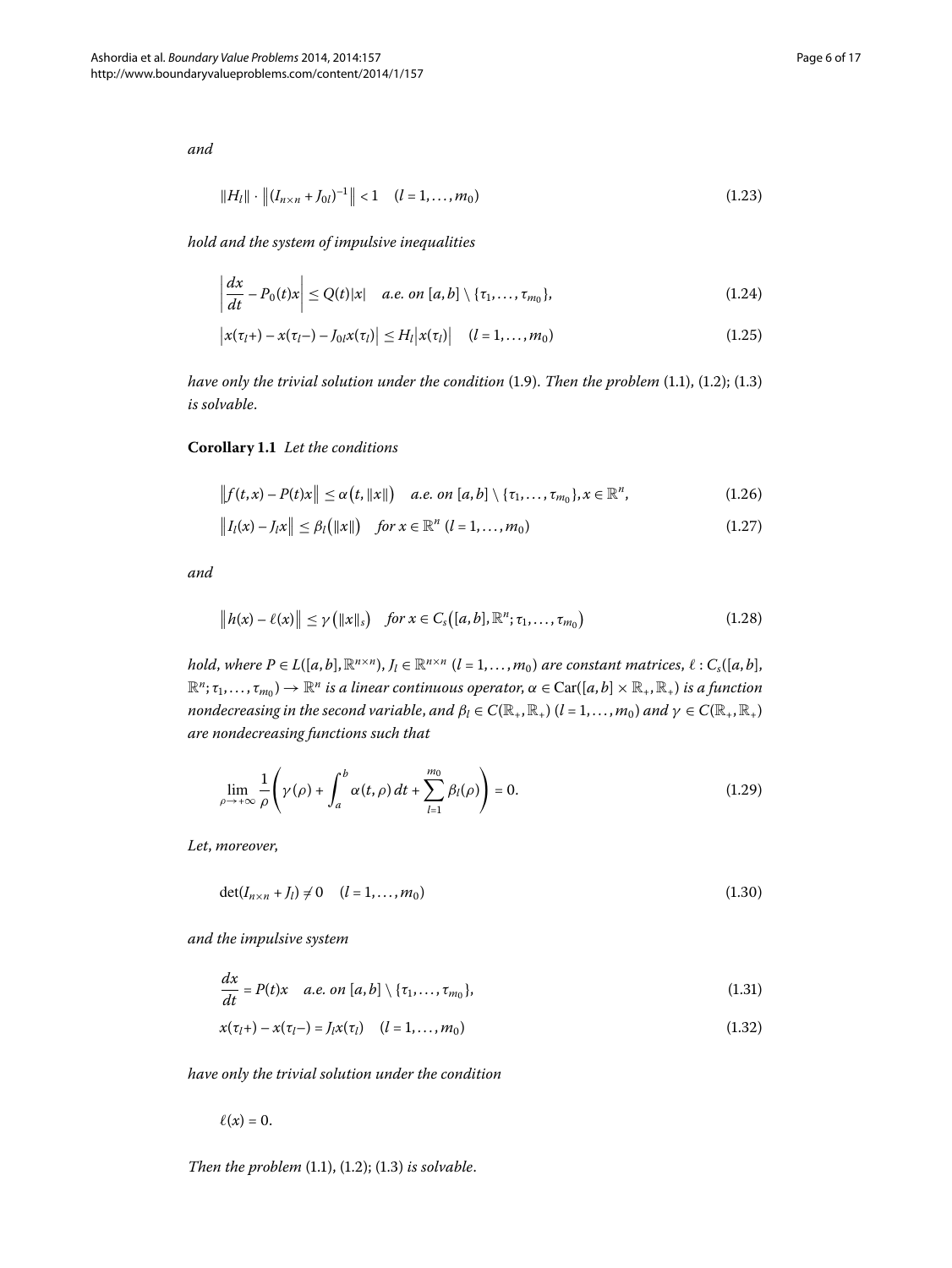For every matrix function *X* ∈ *L*([*a*, *b*],  $\mathbb{R}^{n \times n}$ ) and a sequence of constant matrices  $Y_k$  ∈  $\mathbb{R}^{n \times n}$  ( $k = 1, ..., m_0$ ) we introduce the operators

<span id="page-6-3"></span><span id="page-6-0"></span>
$$
[(X, Y_1, ..., Y_{m_0})(t)]_0 = I_n \text{ for } a \le t \le b,
$$
  
\n
$$
[(X, Y_1, ..., Y_{m_0})(a)]_i = O_{n \times n} \quad (i = 1, 2, ...),
$$
  
\n
$$
[(X, Y_1, ..., Y_{m_0})(t)]_{i+1}
$$
  
\n
$$
= \int_a^t X(\tau) [(X, Y_1, ..., Y_{m_0})(\tau)]_i d\tau + \sum_{a \le \tau_i < t} Y_i [(X, Y_1, ..., Y_{m_0})(\tau_i)]_i
$$
  
\nfor  $a < t \le b \ (i = 0, 1, ...).$  (1.33)

**Corollary 1[.](#page-5-0)2** Let the conditions (1.26)-(1.30) hold, where

$$
\ell(x) \equiv \int_a^b d\mathcal{L}(t) \cdot x(t),
$$

 $P \in L([a, b], \mathbb{R}^{n \times n}), J_l \in \mathbb{R}^{n \times n}$  ( $l = 1, ..., m_0$ ) are constant matrices,  $\mathcal{L} \in BV([a, b], \mathbb{R}^{n \times n}), \alpha \in$  $Car([a, b] \times \mathbb{R}_+, \mathbb{R}_+)$  *is a function nondecreasing in the second variable, and*  $\beta_l \in C(\mathbb{R}_+, \mathbb{R}_+)$  $(l = 1, ..., m_0)$  *and*  $\gamma \in C(\mathbb{R}_+, \mathbb{R}_+)$  *are nondecreasing functions. Let, moreover, there exist natural numbers k and m such that the matrix*

<span id="page-6-2"></span>
$$
M_k = -\sum_{i=0}^{k-1} \int_a^b d\mathcal{L}(t) \cdot \left[ (P, J_1, \dots, J_{m_0})(t) \right]_i
$$

*is nonsingular and*

$$
r(M_{k,m})<1,\t\t(1.34)
$$

*where the operators*  $[(P, J_1, \ldots, J_m)](t)$ *i*  $(i = 0, 1, \ldots)$  *are defined by* (1.33)*, and* 

<span id="page-6-1"></span>
$$
M_{k,m} = [ (|P|, |J_1|, \dots, |J_{m_0}|) (b) ]_m + \sum_{i=0}^{m-1} [ (|P|, |J_1|, \dots, |J_{m_0}|) (b) ]_i
$$
  
 
$$
\times \int_a^b dV \big( M_k^{-1} \mathcal{L} \big) (t) \cdot \big[ (|P|, |J_1|, \dots, |J_{m_0}|) (t) \big]_k.
$$

*Then the problem*  $(1.1)$  $(1.1)$  $(1.1)$ ,  $(1.2)$ ;  $(1.3)$  *is solvable.* 

**Corollary 1[.](#page-5-0)3** Let the conditions (1.26)-(1.30) hold, where

$$
\ell(x) \equiv \sum_{j=1}^{n_0} \mathcal{L}_j x(t_j),\tag{1.35}
$$

 $P \in L([a,b], \mathbb{R}^{n \times n}), J_l \in \mathbb{R}^{n \times n}$   $(l = 1, ..., m_0)$  are constant matrices,  $t_i \in [a,b]$  and  $\mathcal{L}_i \in \mathbb{R}^{n \times n}$  $(j = 1, \ldots, n_0)$ ,  $\alpha \in \text{Car}([a, b] \times \mathbb{R}_+, \mathbb{R}_+)$  *is a function nondecreasing in the second variable*, *and*  $\beta_l \in C(\mathbb{R}_+, \mathbb{R}_+)$  (*l* = 1,..., *m*<sub>0</sub>) *and*  $\gamma \in C(\mathbb{R}_+, \mathbb{R}_+)$  *are nondecreasing functions. Let*,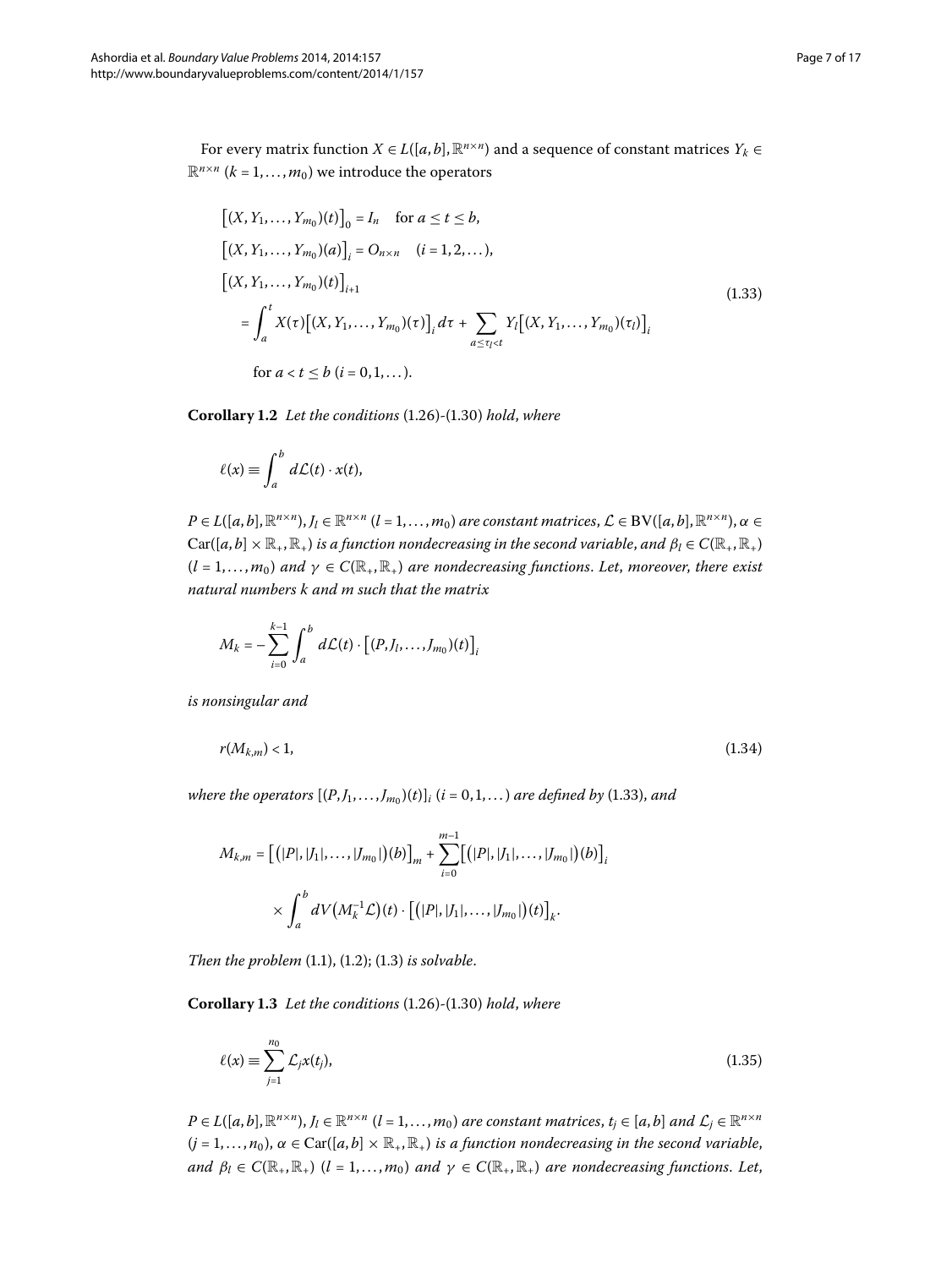*moreover, the constant matrices*  $J_l$  ( $l = 1, ..., m_0$ ) *be pairwise permutable, and let the matrix function P satisfy the Lappo-Danilevskiι*˘ *condition*, *i.e.*

$$
P(t)\int_a^t P(\tau)\,d\tau=\int_a^t P(\tau)\,d\tau\cdot P(t)\quad\text{for }t\in[a,b],
$$

*and*

$$
P(t)J_l = J_l P(t)
$$
 a.e. on [a, b]  $(l = 1, ..., m_0)$ .

*Then the condition*

$$
\det \left( \sum_{j=1}^{n_0} \mathcal{L}_j \exp \left( P(t_j) \right) \cdot \prod_{a \leq \tau_l < t_j} (I_{n \times n} + J_l) \right) \neq 0
$$

guarantees the solvability of the problem  $(1.1)$  $(1.1)$  $(1.1)$ ,  $(1.2)$ ;  $(1.3)$ .

**Corollary 1[.](#page-6-1)4** Let the conditions (1.26)-(1.30) and (1.35) hold, where  $P \in L([a, b], \mathbb{R}^{n \times n})$ ,  $J_l \in \mathbb{R}^{n \times n}$   $(l = 1, ..., m_0)$  *are constant matrices,*  $t_i \in [a, b]$  *and*  $\mathcal{L}_i \in \mathbb{R}^{n \times n}$   $(j = 1, ..., n_0)$ ,  $\alpha \in$  $Car([a, b] \times \mathbb{R}_+, \mathbb{R}_+)$  *is a function nondecreasing in the second variable, and*  $\beta_l \in C(\mathbb{R}_+, \mathbb{R}_+)$  $(l = 1, \ldots, m_0)$  and  $\gamma \in C(\mathbb{R}_+, \mathbb{R}_+)$  are nondecreasing functions. Let, moreover, there exist *natural numbers k and m such that the matrix*

$$
M_k = \sum_{j=1}^{n_0} \sum_{i=0}^{k-1} \mathcal{L}_j [(P_0, J_1, \dots, J_{m_0})(t_j)]_i
$$

*is nonsingular and the inequality* (1.34) *holds*, *where* 

<span id="page-7-0"></span>
$$
M_{k,m} = \left[ (|P|, |J_l|, \dots, |J_{m_0}|)(b) \right]_m + \left( \sum_{i=0}^{m-1} \left[ (|P|, |J_l|, \dots, |J_{m_0}|)(b) \right]_i \right) \times \sum_{j=1}^{n_0} \left| M_k^{-1} \mathcal{L}_j \right| \cdot \left[ (|P|, |J_l|, \dots, |J_{m_0}|)(t_j) \right]_k.
$$

*Then the problem*  $(1.1)$  $(1.1)$  $(1.1)$ ,  $(1.2)$ ;  $(1.3)$  *is solvable.* 

**Corollary 1.5** *Let the conditions* (1.26)-(1.30) *and* (1.35) *hold*, *where*  $P \in L([a, b], \mathbb{R}^{n \times n})$ ,  $J_l \in \mathbb{R}^{n \times n}$   $(l = 1, ..., m_0)$  *are constant matrices,*  $t_j \in [a, b]$  *and*  $\mathcal{L}_j \in \mathbb{R}^{n \times n}$   $(j = 1, ..., n_0)$ ,  $\alpha \in$  $Car([a, b] \times \mathbb{R}_+, \mathbb{R}_+)$  *is a function nondecreasing in the second variable, and*  $\beta_l \in C(\mathbb{R}_+, \mathbb{R}_+)$  $(l = 1, ..., m_0)$  and  $\gamma \in C(\mathbb{R}_+, \mathbb{R}_+)$  are nondecreasing functions. Let, moreover,

$$
\det\left(\sum_{j=1}^{n_0}\mathcal{L}_j\right)\neq 0
$$

*hold and*

$$
r\big(\mathcal{L}_0\cdot V(A)(b)\big)<1,
$$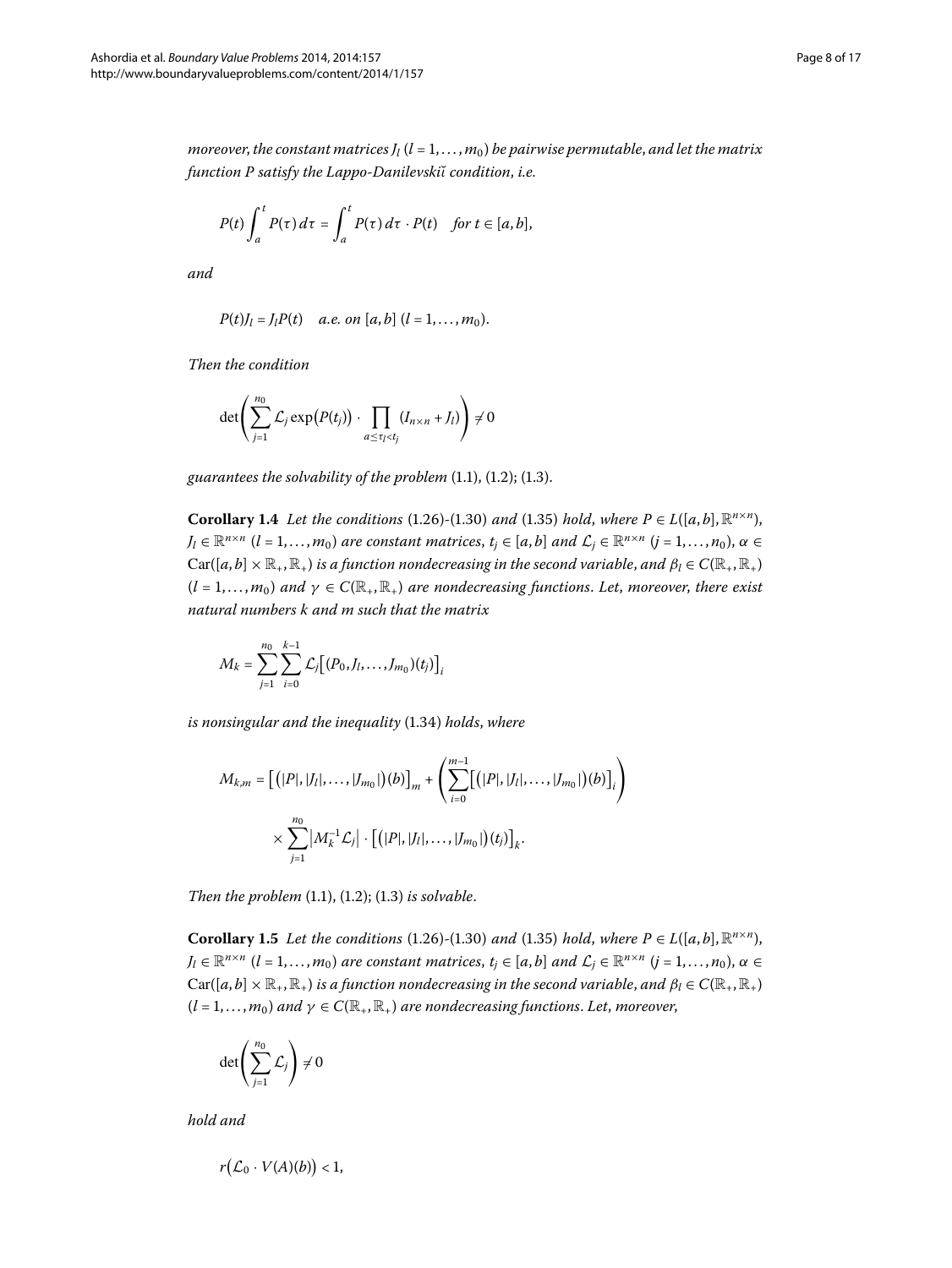<span id="page-8-2"></span>*where*

<span id="page-8-3"></span>
$$
\mathcal{L}_0 = I_{n \times n} + \left| \left( \sum_{j=1}^{n_0} \mathcal{L}_j \right)^{-1} \right| \cdot \sum_{j=1}^{n_0} |\mathcal{L}_j| \quad \text{and} \quad A = \int_a^b |P(t)| \, dt + \sum_{l=1}^{m_0} |J_l|.
$$

*Then the problem*  $(1.1)$  $(1.1)$  $(1.1)$ ,  $(1.2)$ ;  $(1.3)$  *is solvable.* 

**Theorem 1[.](#page-4-0)4** Let the conditions (1.22), (1.23),

<span id="page-8-4"></span>
$$
|f(t,x) - f(t,y) - P_0(t)(x - y)| \le Q(t)|x - y|
$$
  
*a.e.* on [a, b] \  $\{\tau_1, ..., \tau_{m_0}\}, x, y \in \mathbb{R}^n,$  (1.36)

$$
\left| I_{l}(x) - I_{l}(y) - J_{0l}(x - y) \right| \leq H_{l}|x - y| \quad \text{for } x, y \in \mathbb{R}^{n} \ (l = 1, ..., m_{0}) \tag{1.37}
$$

*and*

$$
\left| h(x) - h(y) - \ell(x - y) \right| \le \ell_0(x - y) \quad \text{for } x, y \in BV([a, b], \mathbb{R}^n)
$$
\n(1.38)

<span id="page-8-0"></span>hold, where  $P \in L([a, b], \mathbb{R}^{n \times n})$ ,  $Q \in L([a, b], \mathbb{R}^{n \times n})$ ,  $J_{0l}$  and  $H_l \in \mathbb{R}^{n \times n}$   $(l = 1, ..., m_0)$  are *constant matrices,*  $\ell: C_s([a,b],\mathbb{R}^n;\tau_1,\ldots,\tau_{m_0}) \to \mathbb{R}^n$  and  $\ell_0: C_s([a,b],\mathbb{R}^n;\tau_1,\ldots,\tau_{m_0}) \to$  $\mathbb{R}^n_+$  are, respectively, linear continuous and positive homogeneous continuous operators. Let, *moreover, the system of impulsive inequalities* (1.24), (1.25) have only the trivial solution  $under the condition (1.9)$  $under the condition (1.9)$  $under the condition (1.9)$ . *Then the problem*  $(1.1)$ ,  $(1.2)$ ;  $(1.3)$  *is uniquely solvable.* 

### **2 Auxiliary propositions**

**Lemma 2.1** *Let Y*, *Y<sub>k</sub>* ∈ BV([*a*, *b*],  $\mathbb{R}^{n \times m}$ ) (*k* = 1, 2, . . . ) *be such that* 

$$
\lim_{k \to +\infty} Y_k(t) = Y(t) \quad \text{for } t \in [a, b]
$$

*and*

$$
||Y_k(t) - Y_k(s)|| \le l_k + ||g(t) - g(s)||
$$
 for  $a \le s \le t \le b$   $(k = 1, 2, ...),$ 

*where*  $l_k \geq 0$ ,  $l_k \to 0$  *as*  $k \to +\infty$ , *and*  $g : [a, b] \to \mathbb{R}^n$  *is a nondecreasing vector function. Then*

<span id="page-8-1"></span>
$$
\lim_{k\to+\infty}||Y_k-Y||_s=0.
$$

The proof of Lemma 2[.](#page-8-0)1 is given in [\[](#page-16-3)9].

**Lemma 2.2** (Lemma on *a priori* estimates) *Let the subsets*  $S \subset L([a, b], \mathbb{R}^{n \times n})$  *and*  $D \subset$  $\mathbb{R}^{(n \times n) \times m_0}$ , and a positive homogeneous continuous operator  $g : C_s([a, b], \mathbb{R}^n; \tau_1, \ldots, \tau_{m_0}) \to$ R*<sup>n</sup> be such that*:

(a) *there exist a matrix function*  $\Phi \in L([a, b], \mathbb{R}_{+}^{n \times n})$  *and a constant matrix*  $\Psi \in \mathbb{R}_{+}^{n \times n}$  *such that*

$$
|A(t)| \leq \Phi(t) \quad a.e. \text{ on } [a, b], x \in \mathbb{R}^n
$$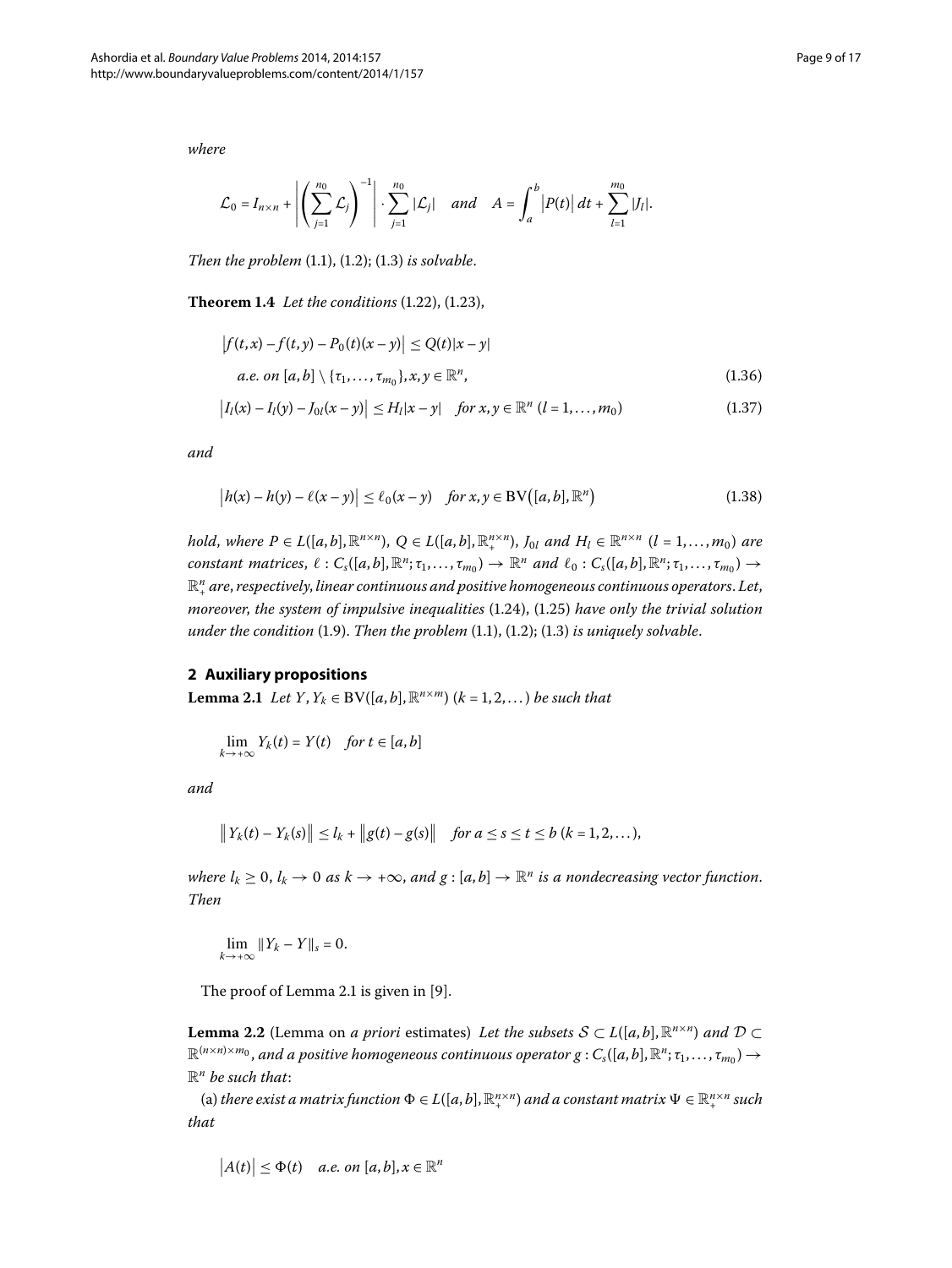*for every A* ∈ S, *and*

<span id="page-9-0"></span>
$$
|G_l| \leq \Psi \quad (l=1,\ldots,m_0) \text{ for } \mathfrak{G} = (G_l)_{l=1}^{m_0} \in \mathcal{D};
$$

(b) *the condition* (1[.](#page-3-3)6) *holds and the system* (1.7), (1.8) *has only the trivial solution under the condition*

$$
g(x) \le 0 \tag{2.1}
$$

*for every matrix function*  $A \in S$  *and constant matrices*  $G_1, \ldots, G_{m_0}$  *such that*  $\mathfrak{G} =$  $(G_l)_{l=1}^{m_0} \in \mathcal{D};$ 

(c) *if*  $A_k$  ∈  $S$  ( $k$  = 1, 2, ...),  $\mathfrak{G}_k$  = ( $G_{kl}$ )<sub> $l=1$ </sub> $\in$   $\mathcal{D}$  ( $k$  = 1, 2, ...),  $A \in L([a, b], \mathbb{R}^{n \times n})$  *and*  $\mathfrak{G}$  =  $(G_l)_{l=1}^{m_0}$  are such that

$$
\lim_{k \to +\infty} \int_{a}^{t} A_{k}(\tau) d\tau = \int_{a}^{t} A(\tau) d\tau \quad \text{uniformly on } [a, b]
$$

*and*

$$
\lim_{k\to+\infty}G_{kl}=G_l\quad (l=1,\ldots,m_0),
$$

 $t$ hen  $A \in \mathcal{S}$  and  $\mathfrak{G} = \left( G_l \right)_{l = 1}^{m_0} \in \mathcal{D}.$  Then there exists a positive number  $\rho_0$  such that

$$
||x||_s \le \rho_0 \Bigg[ ||[g(x)]_+||
$$
  
+ 
$$
\sup \Biggl\{ ||x(t) - x(a) - \int_a^t A(\tau) x(\tau) d\tau - \sum_{\tau_l \in [a,t[} G_l x(\tau_l) || : t \in [a,b] \Biggr\} \Biggr]
$$
  
for  $x \in \widetilde{C}([a,b], \mathbb{R}^n; \tau_1, ..., \tau_{m_0}), A \in S, \mathfrak{G} = (G_l)_{l=1}^{m_0} \in \mathcal{D}.$ 

*Proof* Let us assume that the statement of the lemma is not true. Then for every natural *k* there exist a matrix function  $A_k \in S$ , a constant matrix  $\mathfrak{G}_k = (G_{kl})_{l=1}^{m_0} \in \mathcal{D}$ , and a vector function  $x_k \in \widetilde{C}([a, b], \mathbb{R}^n; \tau_1, \ldots, \tau_{m_0})$  such that

$$
||x_k||_s > k \Bigg[ \left\| \big[g(x_k)\big]_+\right\| + \sup\left\{ \left\| x_k(t) - x_k(a) - \int_a^t A_k(\tau) x_k(\tau) d\tau - \sum_{\tau_l \in [a,t]} G_{kl} x_k(\tau_l) \right\| : t \in [a,b] \Bigg\} \Bigg].
$$
\n(2.2)

Let

$$
\widetilde{x}_k(t) = \frac{1}{\|x_k\|_s} x_k(t) \quad \text{for } t \in [a, b] \ (k = 1, 2, \dots),
$$
\n
$$
q_k(t) = \widetilde{x}_k'(t) - A_k(t)\widetilde{x}_k(t) \quad \text{for a.a. } t \in [a, b] \setminus \{\tau_1, \dots, \tau_{m_0}\} \ (k = 1, 2, \dots),
$$

and

$$
h_{kl} = \widetilde{x}_k(\tau_l +) - \widetilde{x}_k(\tau_l -) - G_{kl}\widetilde{x}_k(\tau_l) \quad (l = 1, \ldots, m_0, k = 1, 2, \ldots).
$$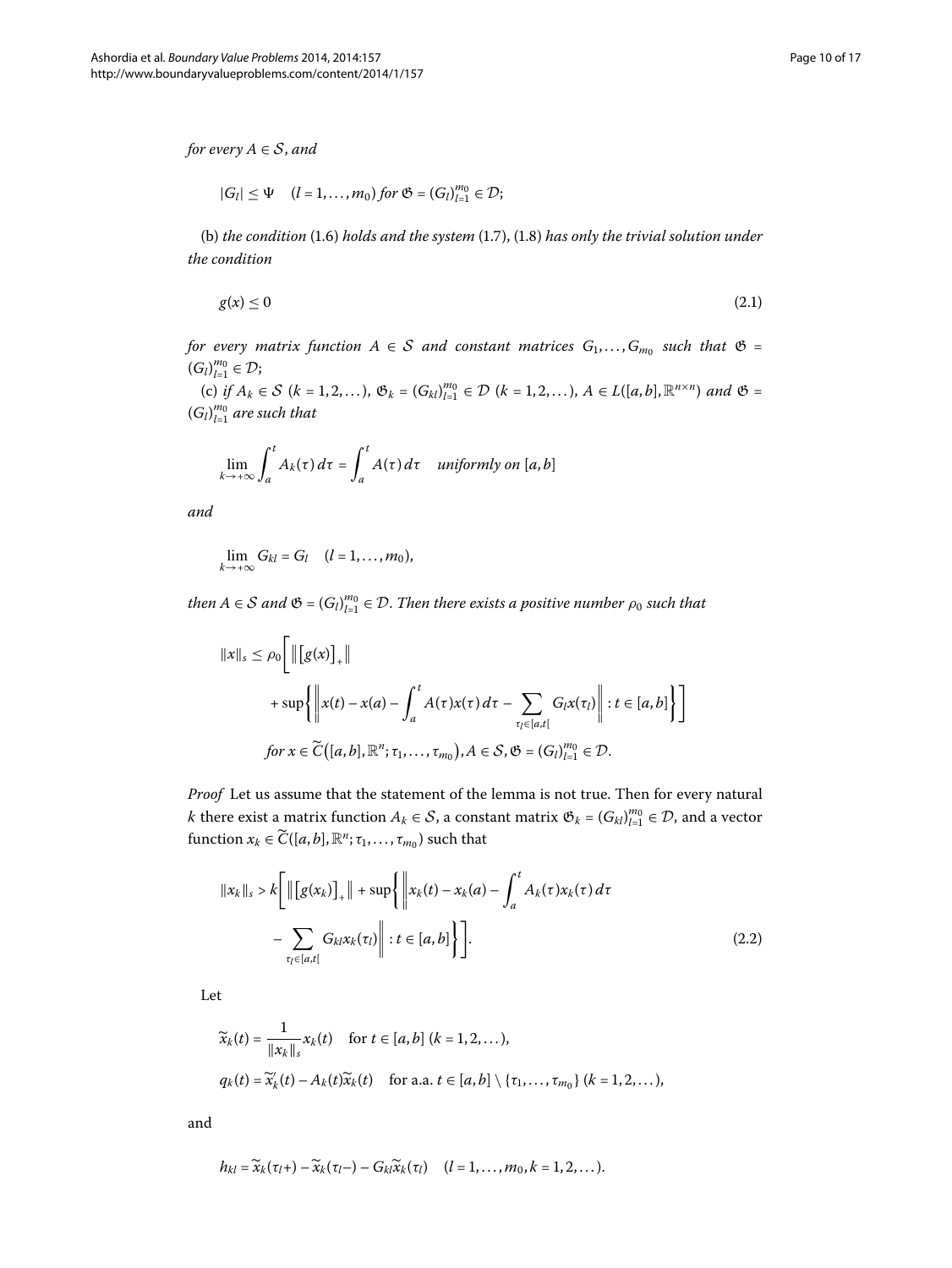Let, moreover,

<span id="page-10-3"></span><span id="page-10-1"></span>
$$
B_k(t) = \int_a^t A_k(\tau) d\tau \quad \text{ for } t \in [a, b] \ (k = 1, 2, \dots).
$$

Then

$$
\|\widetilde{x}_k\|_{s} = 1 \quad (k = 1, 2, \dots),
$$
\n(2.3)

<span id="page-10-2"></span>
$$
\|\big[g(\widetilde{x}_k)\big]_+\| < \frac{1}{k} \quad (k = 1, 2, \dots) \tag{2.4}
$$

and

$$
\left\| \int_{a}^{t} q_{k}(\tau) d\tau + \sum_{\tau_{l} \in [a,t[} h_{kl}] \right\| < \frac{1}{k}
$$
  
for  $t \in [a,b]$   $(k = 1, 2, ...),$  and  $||h_{kl}|| < \frac{2}{k} (l = 1, ..., m_{0}; k = 1, 2, ...).$  (2.5)

On the other hand, by the estimate (a) we have

<span id="page-10-0"></span>
$$
\big|B_k(t)-B_k(s)\big|\leq \int_s^t \Phi(\tau)\,d\tau \quad \text{ for } a\leq s
$$

Therefore, by the Arzelá-Ascoli lemma we can assume without loss of generality that the sequence  $B_k$  ( $k = 1, 2, ...$ ) converges uniformly on [ $a, b$ ], and the sequence  $G_{kl}$  ( $k = 1, 2, ...$ ) converges for every  $l \in \{1, \ldots, m_0\}.$ 

Let

$$
B(t) = \lim_{k \to +\infty} B_k(t) \quad \text{and} \quad \lim_{k \to +\infty} G_{kl} = G_l \quad \text{for } t \in [a, b] \ (l = 1, \dots, m_0). \tag{2.6}
$$

It is evident that the matrix function *B* is absolutely continuous. Therefore,

$$
B(t) = \int_a^t A(\tau) d\tau \quad \text{for } t \in [a, b],
$$

where  $A \in L([a, b], \mathbb{R}^{n \times n})$ [.](#page-10-0) From this and (2.6), by the condition (c) we have  $A \in S$  and  $\mathfrak{G} = (G_l)_{l=1}^{m_0} \in \mathcal{D}.$ 

According to (2.3) we can assume that the sequence  $\widetilde{\chi}_k(a)$  ( $k = 1, 2, ...$ ) converges. It is evident that the function  $\widetilde{x}_k$  is a solution of the system

<span id="page-10-4"></span>
$$
\frac{dx}{dt} = A_k(t)x + q_k(t) \quad \text{a.e. on } [a, b] \setminus \{\tau_1, \dots, \tau_{m_0}\},
$$
  

$$
x(\tau_l +) - x(\tau_l -) = G_{kl}x(\tau_l) + h_{kl} \quad (l = 1, \dots, m_0)
$$

for every natural  $k$ [.](#page-3-5) Using now Theorem 1.2 of the paper [\[](#page-15-2)2], from the conditions (a), (2.5), and  $(2.6)$  it follows that

$$
\lim_{k \to +\infty} \|\widetilde{x}_k - x\|_{s} = 0,\tag{2.7}
$$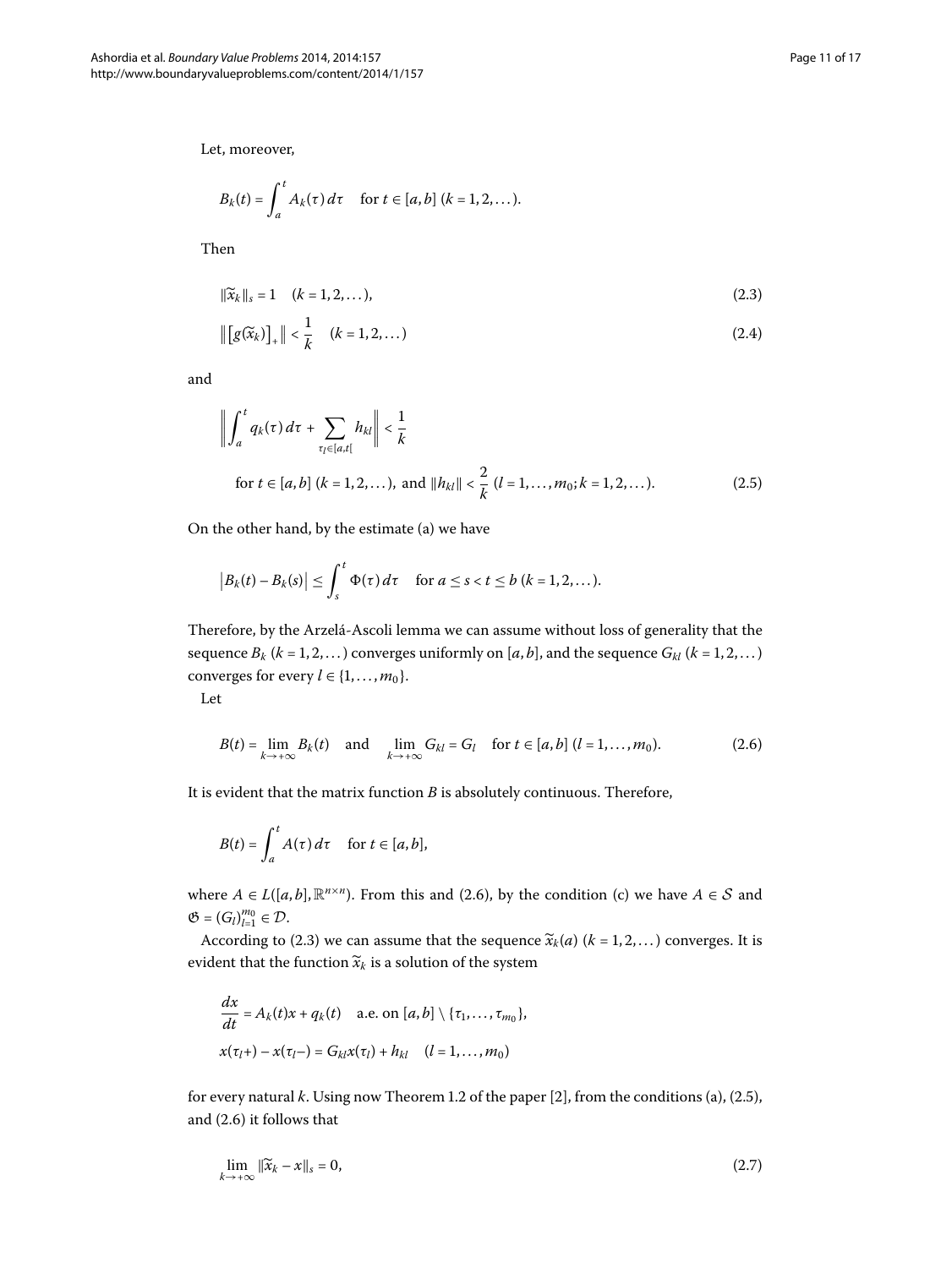where  $x$  is a solution of the system  $(1.7)$ ,  $(1.8)$  under the condition

$$
x(a)=c_0,
$$

and

$$
c_0=\lim_{k\to+\infty}\widetilde{x}_k(a).
$$

Take into account (2[.](#page-10-3)4) and (2.7), we conclude  $g(x) \le 0$ . So that *x* is a solution of the problem (1.7), (1.8); (2.1). Consequently, by the condition (b) we have  $x(t) \equiv 0$ . But this contradicts the condition  $(2.3)$ . The lemma is proved.  $\Box$ 

## **3 Proof of the main results**

*Proof of Theorem* 1[.](#page-3-6)1 Let  $g(x) = |\ell(x)| - \ell_0(x), S \subset L([a, b], \mathbb{R}^{n \times n})$  and  $\mathcal{D} \subset \mathbb{R}^{(n \times n) \times m_0}$  be, respectively, the sets of all matrix functions  $A \in L([a, b], \mathbb{R}^{n \times n})$  and constant matrix-vectors  $\mathfrak{G} = (G_k)_{k=1}^{m_0}$ , satisfying the condition (1.6), such that the conditions (1.10) and (1.11) hold for some sequence  $y_l \in \widetilde{C}([a, b], \mathbb{R}^n; \tau_1, \ldots, \tau_{m_0})$  ( $l = 1, 2, \ldots$ )[.](#page-2-3) By virtue of Definition 1.1 the conditions (a), (b), (c) of Lemma 2[.](#page-8-1)2 are fulfilled for the sets  $S$  and  $D$ .

Let  $\rho_0$  be the positive number appearing in the conclusion of Lemma 2.2. According to the condition (1.15) there exists a positive number  $\rho_1$  such that

<span id="page-11-5"></span><span id="page-11-3"></span>
$$
\rho_0\left(\left\|\ell_1(\rho)\right\|+\int_a^b\alpha(t,\rho)\,dt+\sum_{l=1}^{m_0}\beta_l(\rho)\right)<\rho\quad\text{for }\rho\ge\rho_1.
$$
\n(3.1)

Assume

<span id="page-11-6"></span>
$$
q(t,x) = f(t,x) - P(t,x)x \text{ and } H_l(x) = I_l(x) - J_l(x)x
$$
  
for  $t \in [a, b], x \in \mathbb{R}^n$  ( $l = 1, ..., m_0$ ); (3.2)

<span id="page-11-4"></span>
$$
\chi(t) = \begin{cases} 1 & \text{for } 0 \le t < \rho_1, \\ 2 - \frac{t}{\rho_1} & \text{for } \rho_1 \le t < 2\rho_1, \\ 0 & \text{for } t \ge 2\rho_1; \end{cases}
$$
(3.3)

<span id="page-11-1"></span><span id="page-11-0"></span>
$$
\widetilde{\ell}(x) = \chi \left( ||x||_s \right) \left[ \ell(x) - h(x) \right];
$$
\n
$$
\rho_2 = 2\rho_1 + \rho_0 \sup \{ ||\ell_0(y)|| + ||\ell_1(||y||_s) || : ||y||_s \le 2\rho_1 \};
$$
\n
$$
\mathcal{U} = \{ y \in C([a, b], \mathbb{R}^n; \tau_1, \dots, \tau_{m_0}) : ||y||_s \le \rho_2 \}
$$
\n(3.4)

and consider the auxiliary boundary value problem

<span id="page-11-2"></span>
$$
\frac{dx}{dt} = P(t, y(t))x + q(t, y(t)) \quad \text{a.e. on } [a, b] \setminus \{\tau_1, \ldots, \tau_{m_0}\},\tag{3.5}
$$

$$
x(\tau_l +) - x(\tau_l -) = J_l(y(\tau_l))x(\tau_l) + H_l(y(\tau_l)) \quad (l = 1, ..., m_0);
$$
\n(3.6)

$$
\ell(x) = \tilde{\ell}(y) \tag{3.7}
$$

for every  $y \in \mathcal{U}$ .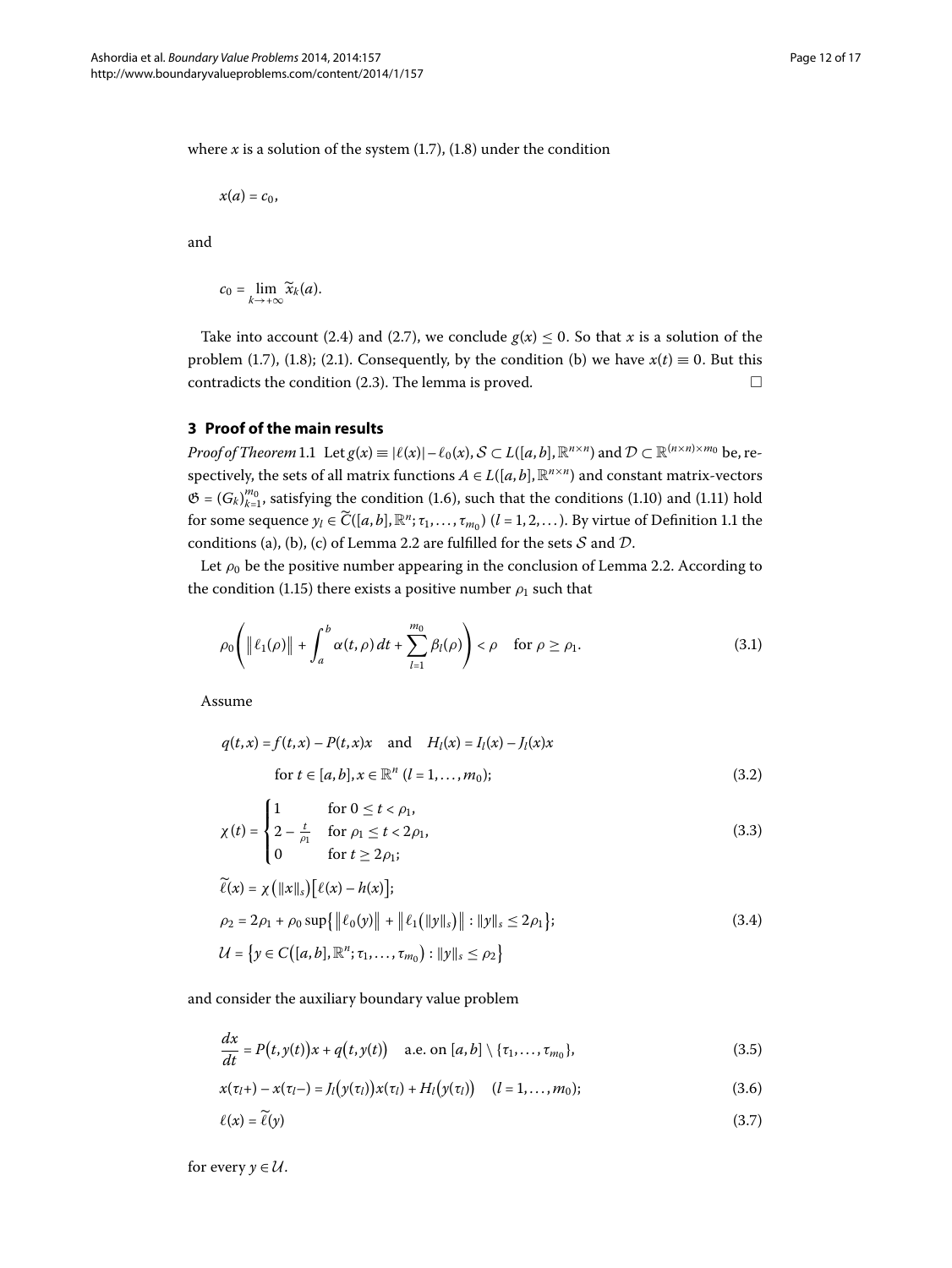$$
\frac{dx}{dt} = P(t, y(t))x \quad \text{a.e. on } [a, b] \setminus \{\tau_1, \ldots, \tau_{m_0}\},
$$
  

$$
x(\tau_l +) - x(\tau_l -) = J_l(y(\tau_l))x(\tau_l) \quad (l = 1, \ldots, m_0);
$$
  

$$
\ell(x) = 0
$$

has only the trivial solution for every  $y \in U$ .

Therefore, in view of Theorem 3[.](#page-11-1)1 from  $[10]$  the problem  $(3.5)$ ,  $(3.6)$ ;  $(3.7)$  has a unique solution  $x(t) \equiv \omega(y)(t)$ [.](#page-8-1) In addition, by (3.5), (3.6), and (3.7), it follows from Lemma 2.2 that

<span id="page-12-0"></span>
$$
\|\omega(y)\|_{s}\leq \rho_0\Bigg(\|\widetilde{\ell}(y)\|+\int_a^b\|q\big(t,y(t)\big)\|\,dt+\sum_{l=1}^{m_0}\|H_l\big(y(\tau_l)\big)\|\Bigg).
$$

From this, due to  $(1.12)$  $(1.12)$  $(1.12)$ ,  $(1.13)$ , and  $(3.2)-(3.4)$  we have

$$
\|\omega(y)\|_{s} \leq \rho_0 \Bigg( \|\widetilde{\ell}(y)\| + \int_a^b \alpha\big(t, \|y\|_{s}\big) dt + \sum_{l=1}^{m_0} \beta_l\big(\|y\|_{s}\big) \Bigg). \tag{3.8}
$$

On the other hand, taking into account the inequalities  $(1.14)$  $(1.14)$  $(1.14)$  and  $(3.1)$ , the condition  $(3.8)$ implies

$$
\|\omega(y)\|_{s} \leq \rho_0 \sup \{ \|\ell_0(z)\| + \|\ell_1(|z\|_{s})\| : \|z\|_{s} \leq 2\rho_1 \} + \rho_0 \left( \int_a^b \alpha(t, \|y\|_{s}) dt + \sum_{l=1}^{m_0} \beta_l(|y\|_{s}) \right) < \rho_2 \quad \text{for } \|y\|_{s} \leq 2\rho_1
$$

and

$$
\|\omega(y)\|_{s} \leq \rho_0 \left(\int_a^b \alpha(t, \|y\|_{s}) dt + \sum_{l=1}^{m_0} \beta_l(\|y\|_{s})\right) < \|y\|_{s} \leq \rho_2 \quad \text{for } 2\rho_1 < \|y\|_{s} \leq \rho_2.
$$

Thus  $\omega(\mathcal{U}) \subset \mathcal{U}$ . Further, due to Theorem 1 from [\[](#page-16-4)13] we conclude that the operator  $\omega$ :  $U \rightarrow U$  is continuous.

By  $(1.4)$  $(1.4)$  $(1.4)$ ,  $(1.5)$ ,  $(1.12)$ ,  $(1.13)$ , and  $(3.2)$  we have

$$
\left\|\omega(y)(t)-\omega(y)(s)\right\| \leq \int_{s}^{t} \varphi_0(\tau) d\tau + \sum_{s \leq \tau_l < t} \psi_l \quad \text{for } a \leq s < t \leq b
$$

if  $y \in \mathcal{U}$ , where  $\varphi_0(t) = \alpha(t, \rho_2) + \rho_2 ||\Phi(t)||$  and  $\psi_l = \beta_l(\rho_2) + \rho_2 ||\Psi_l||$ . So that, using the Arzelá-Ascoli lemma on the every closed interval  $[\tau_{l-1}, \tau_l]$  ( $l = 1, ..., m_0$ ) we conclude that the set  $U$  is precompact.

According to the Schauder principle there exists  $x \in U$  such that

$$
x(t) = \omega(x)(t) \quad \text{for } a \le t \le b.
$$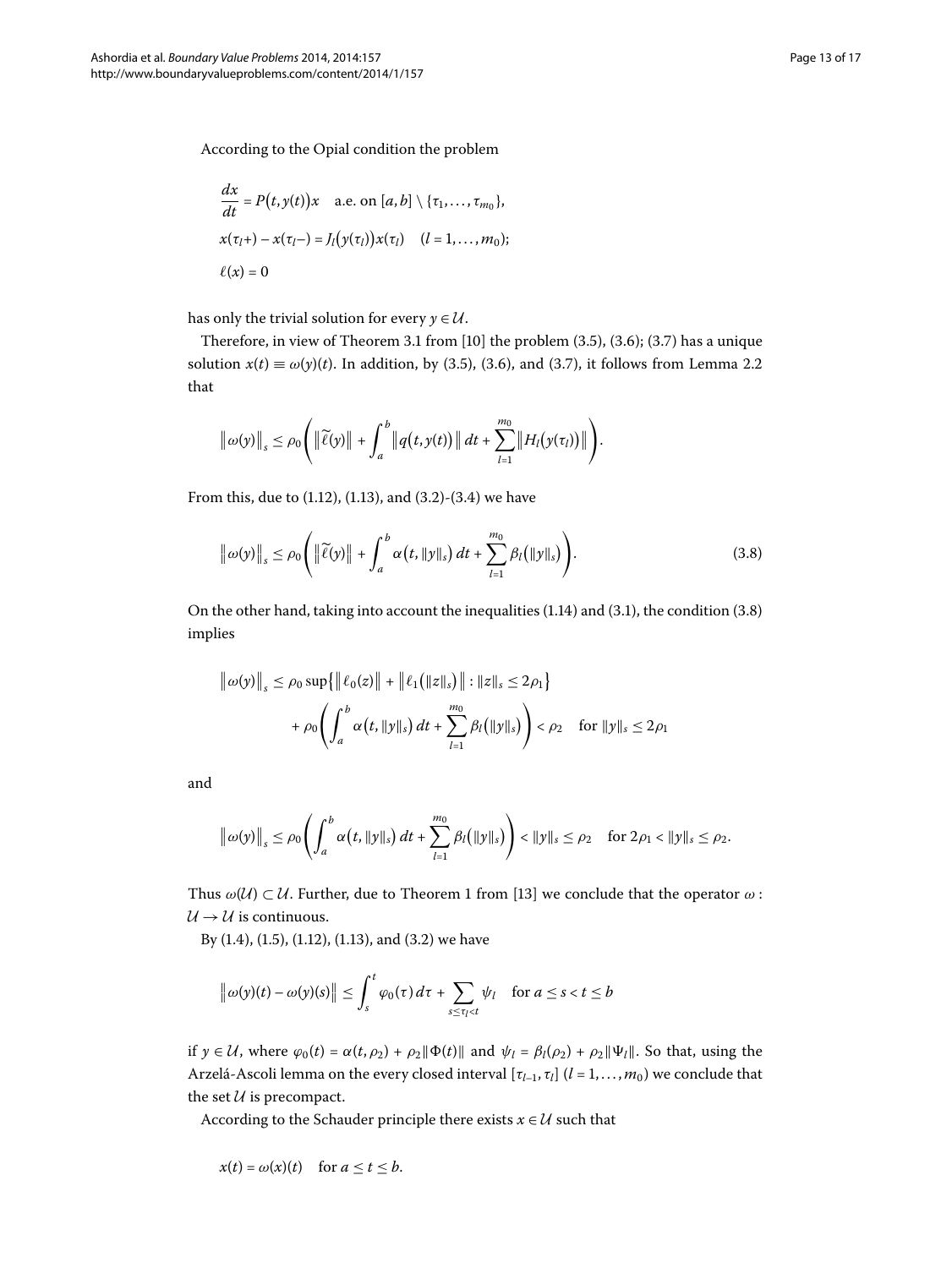From this, by virtue of (1.14) and (3.2)-(3.4), it follows that the function *x* is a solution of the system  $(1.1)$  $(1.1)$  $(1.1)$ ,  $(1.2)$  satisfying the conditions

<span id="page-13-2"></span><span id="page-13-1"></span><span id="page-13-0"></span>
$$
\ell(x) = \widetilde{\ell}(x) \tag{3.9}
$$

and

$$
\left| \ell(x) \right| \leq \ell_0(x) + \ell_1\big( \|x\|_{s} \big). \tag{3.10}
$$

Due to Lemma 2[.](#page-11-5)2 and inequalities  $(1.12)$ ,  $(1.13)$ ,  $(3.1)$ , and  $(3.10)$  we have

$$
\|x\|_{s} \leq \rho_0 \left( \|\ell_1(\|x\|_{s})\| + \int_a^b \alpha(t, \|x\|_{s}) dt + \sum_{l=1}^{m_0} \beta_l(\|x\|_{s}) \right) \quad \text{and} \quad \|x\|_{s} < \rho_1. \tag{3.11}
$$

In fact, the first estimate immediately follows from Lemma 2[.](#page-8-1)2 with regard to the condi-tions (1[.](#page-11-5)12), (1.13), and (3.10). Now, if we assume that  $||x||_s \ge \rho_1$  then by (3.1), for  $\rho = ||x||_s$ , it will be

$$
\rho_0\Bigg(\|\ell_1(|x\|_s)\|+\int_a^b\alpha\big(t,\|x\|_s\big)\,dt+\sum_{l=1}^{m_0}\beta_l(|x\|_s)\Bigg)<\|x\|_s.
$$

The obtained inequality contradicts the first estimate of  $(3.11)$  $(3.11)$  $(3.11)$ .

In view of the estimate (3[.](#page-11-4)11) from (3.3) and (3.4) we have  $\tilde{\ell}(x) = \ell(x) - h(x)$ . Consequently, by  $(3.9)$  $(3.9)$  $(3.9)$  we conclude that the vector function *x* satisfies the condition (1.3). The theorem is proved.  $\Box$ 

*Proof of Theorem* 1[.](#page-3-5)2 Let S be the set of all matrix functions  $A \in L([a, b]; \mathbb{R}^{n \times n})$  satisfying the inequalities (1.18), and let  $D$  be the set all constant matrices  $\mathfrak{G} = (G_l)_{l=1}^{m_0}$  satisfying the condition  $(1.6)$  $(1.6)$  $(1.6)$  and the inequalities  $(1.19)$ . It is evident that the conditions of Lemma 2.2 hold for these sets and the operator  $g(x) \equiv |\ell(x)| - \ell_0(x)$ .

Let  $\rho_0$  be the number such that the conclusion of Lemma 2[.](#page-3-2)2 is true. In view of (1.15) there exists a positive number  $\rho_1$  such that the estimate (3[.](#page-11-5)1) holds. Consider the impulsive system

<span id="page-13-4"></span><span id="page-13-3"></span>
$$
\frac{dx}{dt} = P_1(t)x + \chi(|x|)[f(t,x) - P_1(t)x] \quad \text{a.e. on } t \in [a,b] \setminus {\tau_1, \ldots, \tau_{m_0}},
$$
\n(3.12)

$$
x(\tau_l +) - x(\tau_l -) = J_{1l}x(\tau_l) + \chi(\|x(\tau_l)\|)[I_l(x(\tau_l)) - J_{1l}x(\tau_l)] \quad (l = 1, ..., m_0),
$$
 (3.13)

where  $\chi$  is the function defined by (3[.](#page-3-6)3). According to Theorem 1.1 the problem (3.12), (3[.](#page-0-5)13); (1.3) is solvable since the pair  $(P_1, \{J_l\}_{l=1}^{m_0})$  satisfies the Opial condition with respect to the pair  $(\ell, \ell_0)$ . Let *x* be an arbitrary solution of this problem. Then

$$
x'(t) - A(t)x(t) = \chi\left(\left\|x(t)\right\|\right)\left[f\left(t,x(t)\right) - P\left(t,x(t)\right)x(t)\right] \quad \text{a.e. on } t \in [a,b] \setminus \{\tau_1,\ldots,\tau_{m_0}\},
$$
  

$$
x(\tau_l+) - x(\tau_l-) - G_lx(\tau_l) = \chi\left(\left\|x(\tau_l)\right\|\right)\left[I_l\left(x(\tau_l)\right) - I_l\left(x(\tau_l)\right)x(\tau_l)\right] \quad (l = 1,\ldots,m_0),
$$

where

$$
A(t) \equiv P_1(t) + \chi (||x(t)||)[P(t,x(t)) - P_1(t)],
$$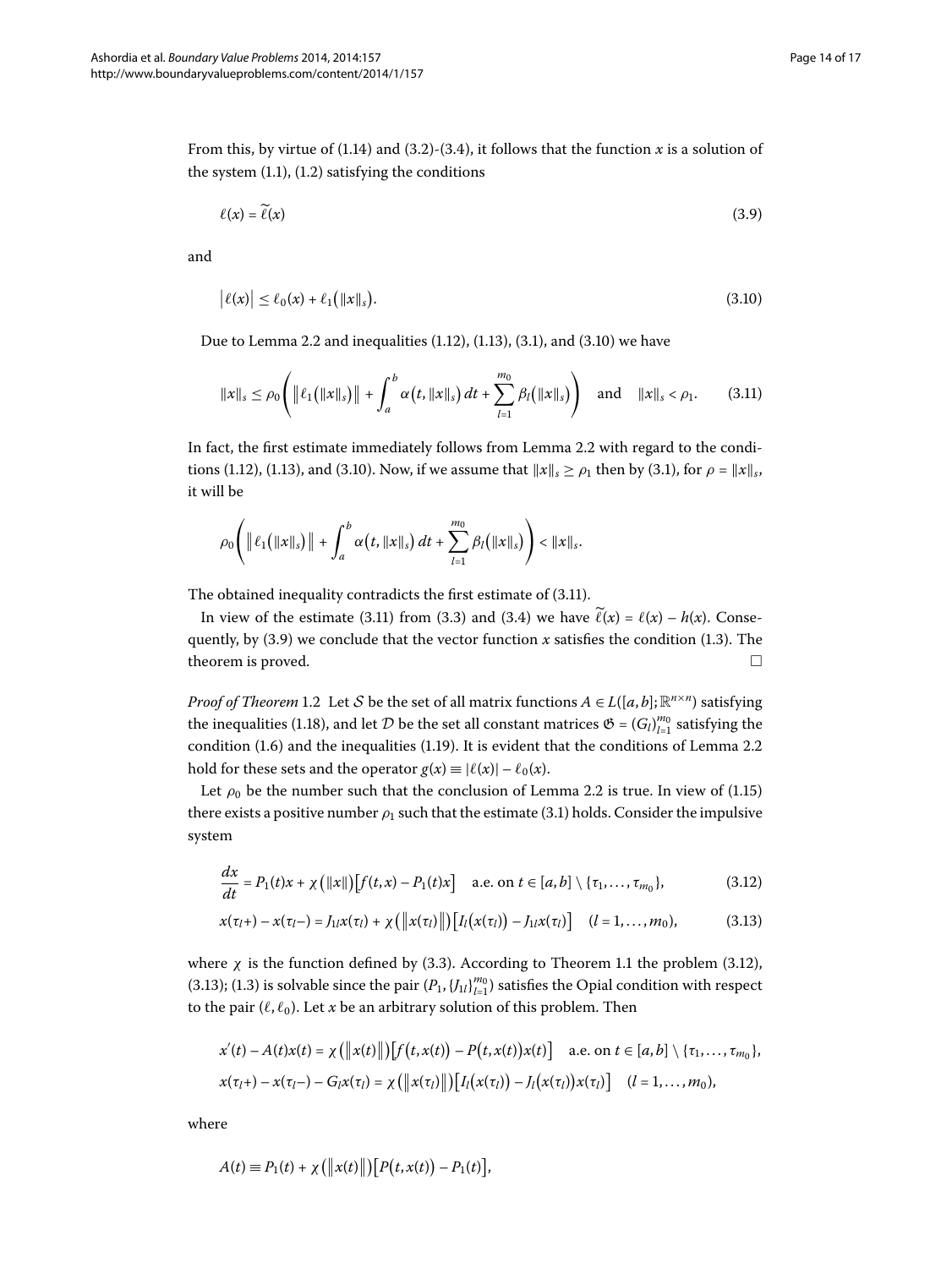and

$$
G_l = J_{1l} + \chi\left(\left\|x(\tau_l)\right\|\right)\left[J_l\big(x(\tau_l)\big) - J_{1l}\right] \quad (l = 1, \ldots, m_0).
$$

On the other hand, by  $(1.16)$ ,  $(1.17)$ , and  $(3.3)$  the matrix function  $A$  and constant matrices  $G_l$  ( $l = 1, ..., m_0$ ) satisfy, respectively, the inequalities (1.18) and (1.19). Therefore we have *A* ∈ *S* and  $\mathfrak{G} = (G_l)_{l=1}^{m_0}$ [.](#page-3-0) Therefore, due to Lemma 2.2 and the inequalities (1.12)-(1.14) and (3[.](#page-13-4)1), the estimate (3.11) is valid. But by (3.3) every solution of the system (3.12), (3.13) satisfying such an estimate is a solution of the system  $(1.1)$ ,  $(1.2)$ , too. The theorem is proved.  $\Box$ 

**Proof of Theorem 1[.](#page-4-4)3** Let

$$
x = (x_i)_{i=1}^n, \qquad f(t, x) = (f_i(t, x))_{i=1}^n, \qquad q(t, \rho) = (q_i(t, \rho))_{i=1}^n,
$$
  
\n
$$
P_0(t) = (p_{0ij}(t))_{i,j=1}^n, \qquad Q(t) = (q_{ij}(t))_{i,j=1}^n;
$$
  
\n
$$
I_l(x) = (t_{li}(x))_{i=1}^n, \qquad J_{0l} = (\gamma_{0lij})_{i,j=1}^n, \qquad H_l = (h_{lij})_{i,j=1}^n,
$$
  
\n
$$
h_l(\rho) = (h_{li}(\rho))_{i=1}^n \qquad (l = 1, ..., m_0).
$$

Assuming

$$
\eta_i(t,x) = \left(\sum_{j=1}^n q_{ij}(t)|x_j| + q_i(t, ||x||) + 1\right)^{-1} \left(f_i(t,x) - \sum_{j=1}^n p_{0ij}(t)x_j\right),
$$
  

$$
p_{ij}(t,x) = p_{0ij}(t) + q_{ij}(t)\eta_i(t,x) \operatorname{sgn} x_j \quad (i,j = 1,...,n)
$$

and

$$
\xi_{li}(x) = \left(\sum_{j=1}^n h_{lij}(t)|x_j| + h_{li}(\|x\|) + 1\right)^{-1} \left(\iota_{li}(x) - \sum_{j=1}^n \gamma_{0lij} x_j\right),
$$
  

$$
\gamma_{lij}(x) = \gamma_{0lij} + h_{lij}\xi_{li}(x) \operatorname{sgn} x_j \quad (i,j = 1, ..., n; l = 1, ..., m_0),
$$

in view of  $(1.20)$  $(1.20)$  $(1.20)$  and  $(1.21)$ , respectively, we find

$$
\left|\eta_i(t,x)\right| < 1, \qquad \left|f_i(t,x) - \sum_{j=1}^n p_{ij}(t,x)x_j\right| \leq q_i\big(t, \|x\|\big) + 1,
$$
\n
$$
p_{0ij}(t) - q_{ij}(t) \leq p_{ij}(t,x) \leq p_{0ij}(t) + q_{ij}(t) \quad (i,j = 1, \ldots, n)
$$

and

$$
\left|\xi_{li}(x)\right|<1,\qquad \left| \iota_{li}(x)-\sum_{j=1}^n \gamma_{lij}(x)x_j\right| \leq h_{li}\big(\|x\|\big)+1,
$$

 $\gamma_{0lij} - h_{lij} \leq \gamma_{lij}(x) \leq \gamma_{0lij} + h_{lij} \quad (i, j = 1, ..., n; l = 1, ..., m_0);$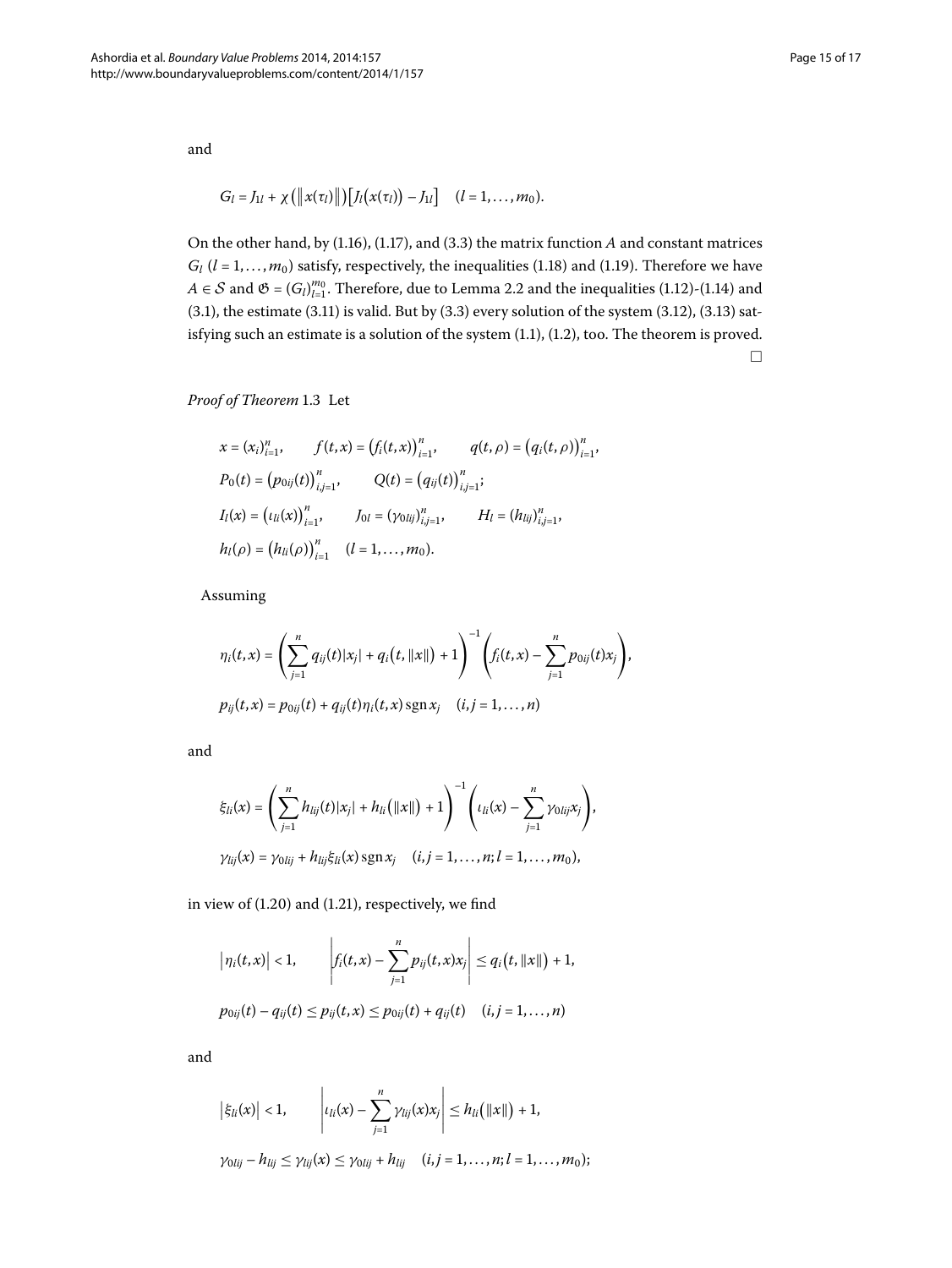where

$$
P(t,x) = (p_{ij}(t,x))_{i,j=1}^n, \qquad P_1(t) = P_0(t) - Q(t), \qquad P_1(t) = P_0(t) + Q(t),
$$
  

$$
J_l(x) = (\gamma_{lij}(x))_{i,j=1}^n, \qquad J_{1l} = J_{0l} - H_l, \qquad J_{2l} = J_{0l} + H_l \quad (l = 1, ..., m_0),
$$

and

$$
\alpha(t,\rho) = \|q(t,\rho)\| + n \quad \text{and} \quad \beta_l(\rho) = \|h_l(\rho)\| + n.
$$

In addition,  $P \in \text{Car}^0([a, b] \times \mathbb{R}^n, \mathbb{R}^{n \times n})$ . On the other hand, the problem (1.7), (1.8); (1.9) has only the trivial solution for every matrix function  $A \in L([a, b]; \mathbb{R}^{n \times n})$  and constant matrices  $G_l \in \mathbb{R}^{n \times n}$  (*l* = 1, [.](#page-4-1).., *m*<sub>0</sub>), satisfying, respectively, the inequalities (1.18) and (1.19), since the problem  $(1.24)$  $(1.24)$  $(1.24)$ ,  $(1.25)$ ;  $(1.9)$  has only the trivial solution. Therefore, the theorem follows from Theorem 1.2.  $\Box$ 

Corollary 1[.](#page-4-4)1 immediately follows from Theorem 1.3 if we assume therein  $Q(t) \equiv O_{n \times n}$ and  $H_l = O_{n \times n}$  ( $l = 1, ..., m_0$ ).

To prove Corollaries 1[.](#page-5-7)2-1.5 it is sufficient to show that the problem  $(1.31)$ ,  $(1.32)$  has only the trivial solution under the condition  $\ell(x) = 0$ . But this fact is valid, respectively, due to Theorem 3.2, Theorem 3.4, Theorem 3.5, and Corollary 3.2 from [10[\]](#page-16-1).

*Proof of Theorem* 1[.](#page-0-5)4 The solvability of the problem (1.1), (1.2); (1.3) follows from Theorem 1.3, because its conditions are fulfilled for

$$
q(t, \rho) \equiv |f(t, 0)|
$$
,  $h_l(\rho) \equiv |I_l(0)|$   $(l = 1,...,m_0)$  and  $l_1(\rho) \equiv |h(0)|$ .

Let now *x* and *y* be two solutions of the problem  $(1.1)$ ,  $(1.2)$ ;  $(1.3)$ . Then by  $(1.36)$ - $(1.38)$  the vector function  $z(t) = x(t) - y(t)$  will be a solution of the problem (1[.](#page-5-4)24), (1.25); (1.9). But this problem has only the trivial solution. Therefore,  $x(t) \equiv y(t)$ . The theorem is proved.  $\Box$ 

#### **Competing interests**

<span id="page-15-0"></span>The authors declare that they have no competing interests.

#### <span id="page-15-2"></span>**Authors' contributions**

The main results have been obtained by MA, and the corollaries have been obtained by GE and NK.

#### **Acknowledgements**

The present paper was supported by the Shota Rustaveli National Science Foundation (Grant # FR/182/5-101/11).

# Received: 29 January 2014 Accepted: 12 June 2014

#### <span id="page-15-1"></span>**References**

- 1. Conti, R: Problèmes linéaires pour les équations différentielles ordinaires. Math. Nachr. 23, 161-178 (1961)
- 2. Kiguradze, IT: Boundary value problems for systems of ordinary differential equations. In: Current Problems in
- Mathematics. Newest Results. Itogi Nauki i Tekhniki, vol. 30, pp. 3-103, 204. Akad. Nauk SSSR, Vsesoyuz. Inst. Nauchn. i Tekhn. Inform., Moscow (1987) (in Russian). Translated in J. Sov. Math. 43(2), 2259-2339 (1988)
- 3. Kiguradze, I, Půža, B: Conti-Opial type existence and uniqueness theorems for nonlinear singular boundary value problems. Funct. Differ. Equ. 9(3-4), 405-422 (2002)
- 4. Kiguradze, I, Půža, B: On the solvability of nonlinear boundary value problems for functional-differential equations. Georgian Math. J. 5(3), 251-262 (1998)
- 5. Opial, Z: Linear problems for systems of nonlinear differential equations. J. Differ. Equ. 3, 580-594 (1967)